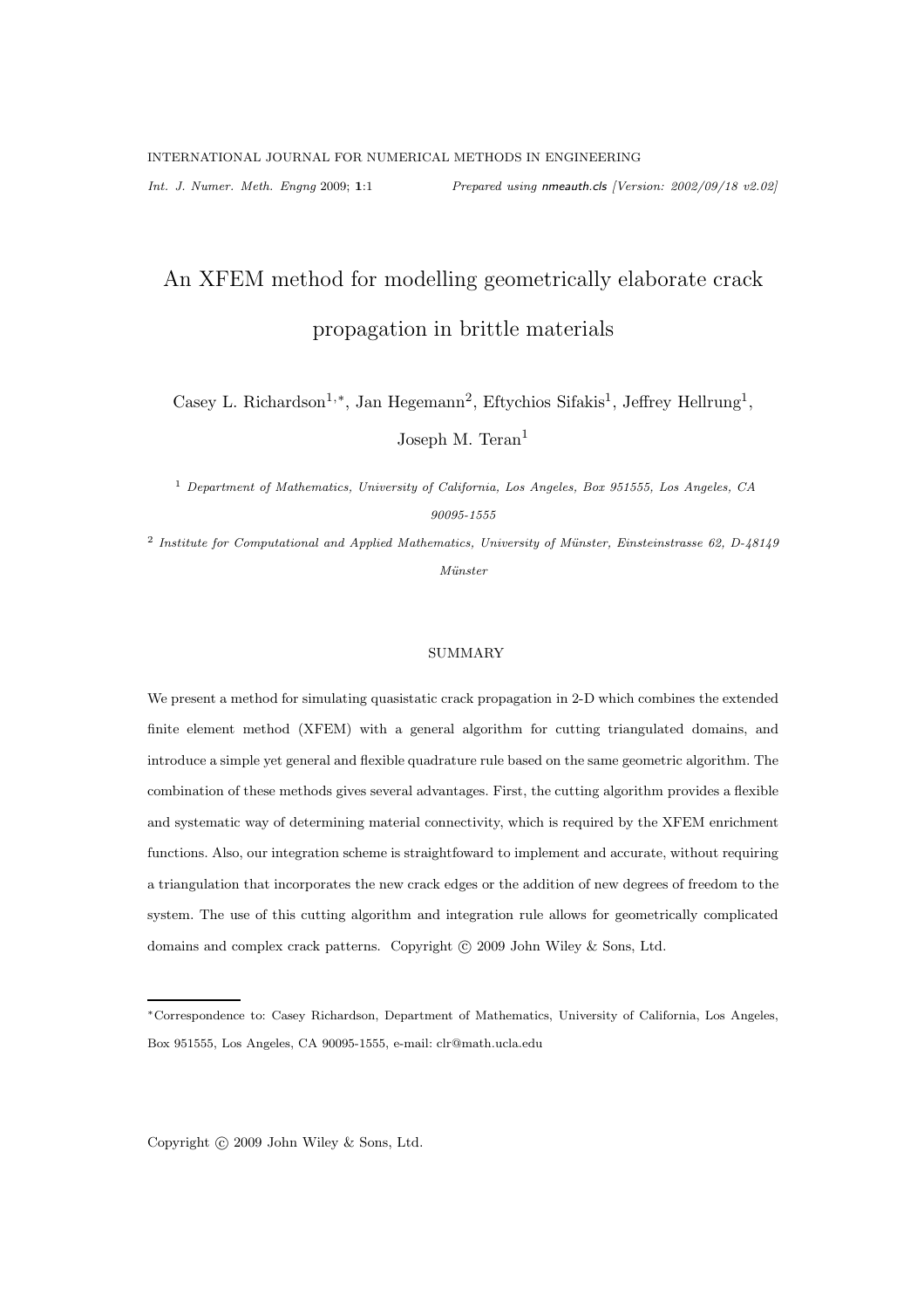#### 1. INTRODUCTION

Simulating the propagation of cracks using traditional finite element methods is challenging because the topology of the domain changes continuously. The Extended Finite Element Method (XFEM) has been used very successfully to model cracks because the finite element mesh can be created independent from the crack geometry, and in particular the domain does not have to be remeshed as the crack propagates.

We now summarize the main idea and historical background of XFEM (see [1], [2], and [3] for more complete surveys). The idea is to enrich the usual finite element spaces with additional degrees of freedom, which incorporate the near tip asymptotic solutions and allow the displacements to be discontinuous across the crack face. The application of XFEM to cracks began with the Belytschko and Black [4], where they applied the partition of unity methods (see for instance [5]) to the problem of using finite elements with discontinuous basis functions. In [6] Moes, et. al., used XFEM to create a technique for simulating crack propagation in two dimensions without remeshing the domain. The extension to three dimensions was begun by Sukumar et al. [7], where they used the two dimensional enrichment functions for planar cracks, and then extended in [8].

Since its introduction, XFEM enrichment has been employed in a variety of settings to model fracture. Using special enrichments cohesive fracture can be modelled, this began with the work of Moes and Belytschko [9], extended in [10], and continues to be developed (see for instance [11], [12], [13], [14]). There has been much work in other settings: [15] for fracture with elastodynamics, and [16] to model crack propagation in composite materials. XFEM has been combined naturally with the level set method of Osher and Sethian ([17], [18]) to track the moving discontinuity sets (for cracks see for instance [19], [20], [21], [22], [23] and Copyright © 2009 John Wiley & Sons, Ltd. Int. J. Numer. Meth. Engng 2009; 1:1-1 Prepared using nmeauth.cls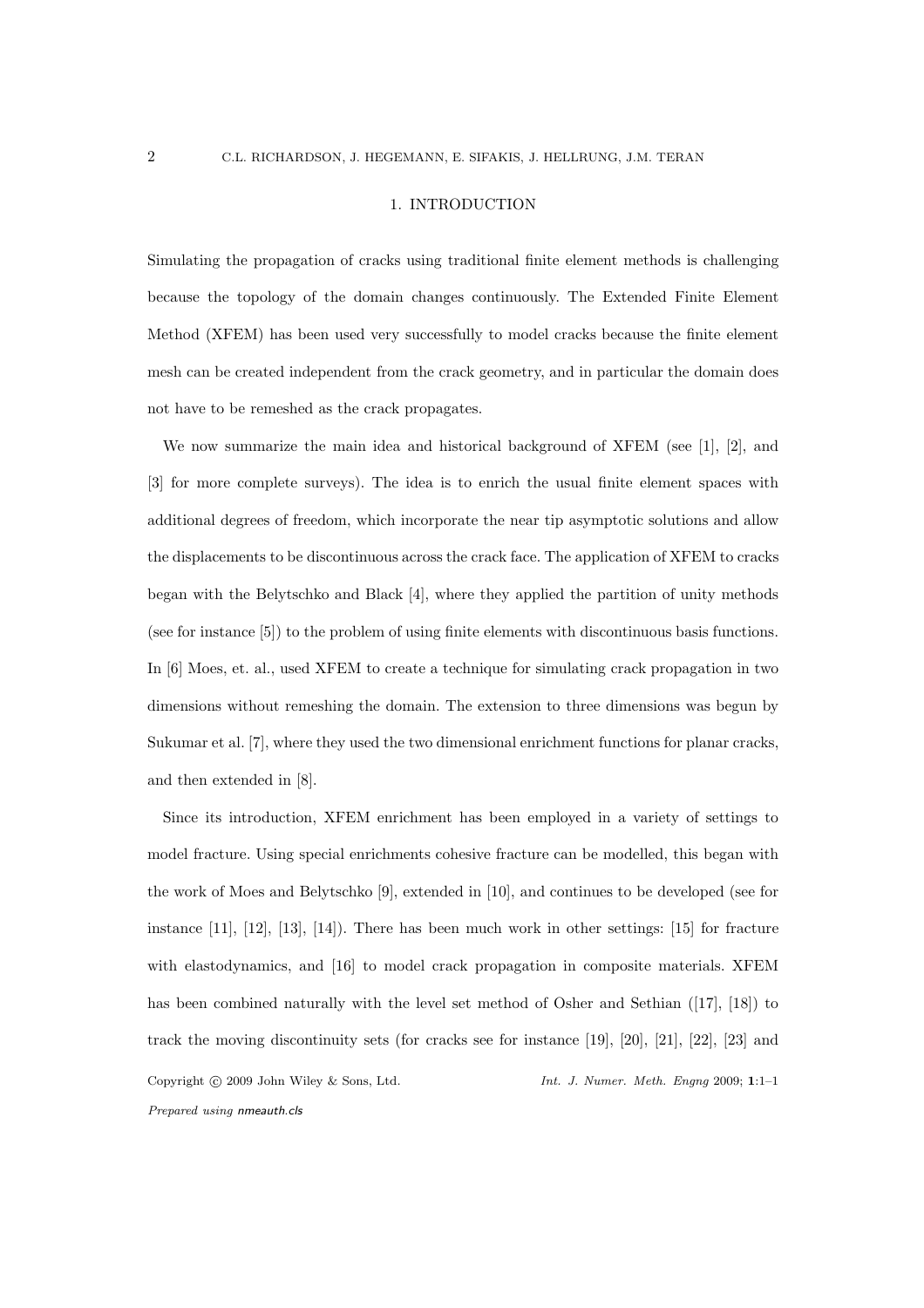for holes and inclusions see [24]) and has also been coupled with fast marching methods by Sukumar, et. al. [25]. There has been some work to study the error estimates [26] and XFEM has also been combined with other techniques to increase the rate of convergence, such as cut off functions and geometric enrichment in [27], [28] and [29]. However, the XFEM approach carries technical challenges: assembling the stiffness matrix requires integration of singular/discontinuous functions and implementing enrichment requires resolving material connectivity (often using a level set representation).

Integrating the gradients of the XFEM basis functions is difficult because of the singularities and discontinuities. As noted in [30], the use of Gauss quadrature or Monte Carlo integration is unstable: since the crack path through a given triangle is unknown a priori, the singularities can move very close to quadrature points. One approach to the problem (see, for instance, [31]) is to perform a Delaunay triangulation on the cut triangle that incorporates the crack edges, and then to use Gauss quadrature on each of the resulting triangles. This triangulation does not provide additional degrees of freedom; it is only used for integration of the basis functions. However, this approach can be difficult to implement when the geometry of the crack is complicated by branching or multiple cracks, and is generally impossible in three dimensions without introducing new vertices. Two other methods, introduced in [32] and [33], use mappings of the crack enrichment functions to domains where Gauss quadrature can be used, but also require meshing of the tip triangle. Another approach is to use higher order Gauss quadrature (see [34]). In [35], Ventura, et al. transformed the area integral required for assembly of the stiffness matrix to a more stable line integral. In [36], Park, et al. also used a mapping technique to remove the singularity for tetrahedral elements (in three dimensions). Also for integrating singularities in tetrahedral elements, Areias and Belytschko used a smoothing Copyright  $\odot$  2009 John Wiley & Sons, Ltd. Int. J. Numer. Meth. Engng 2009; 1:1-1 Prepared using nmeauth.cls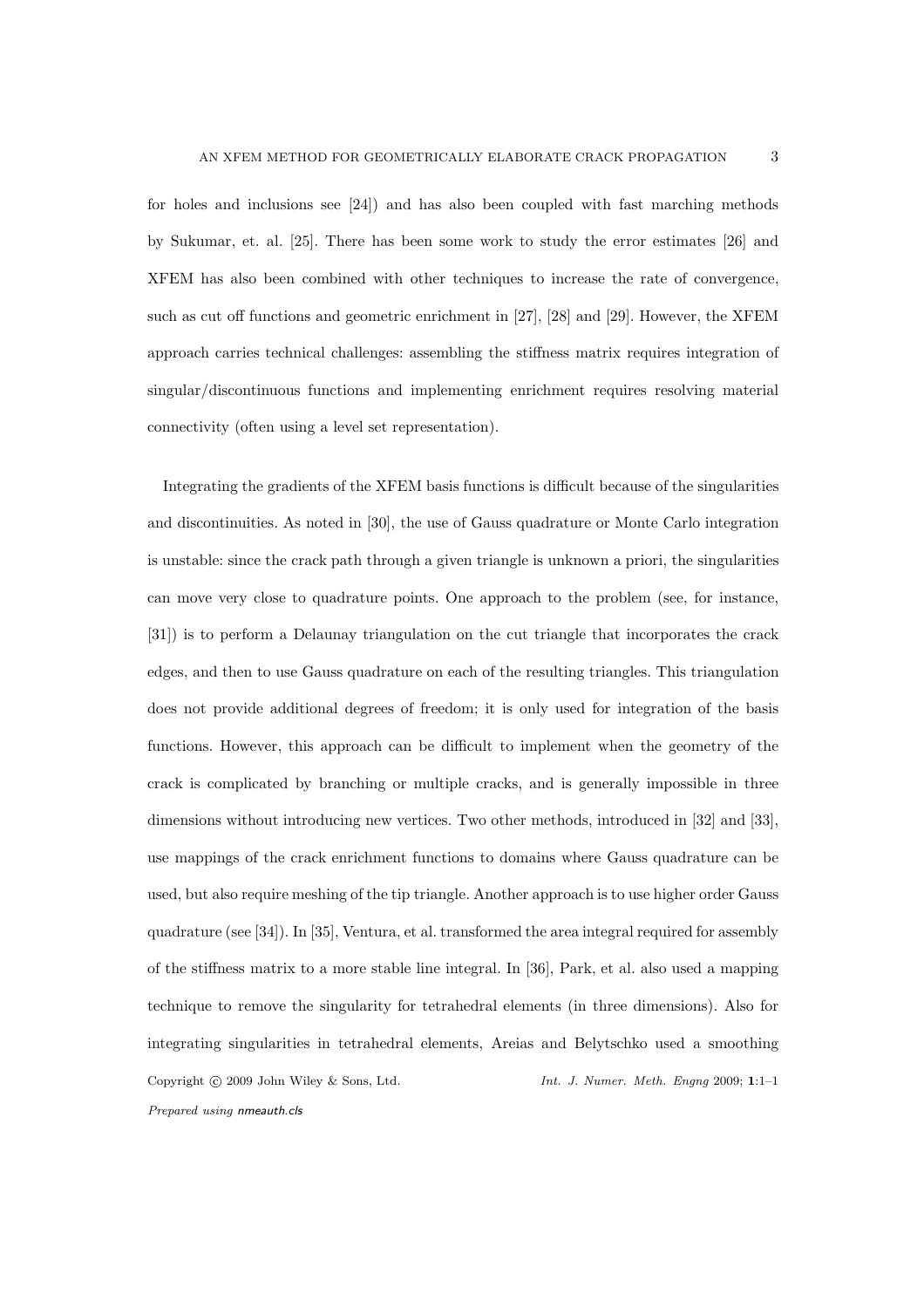technique in [8]. For integrating the Heaviside functions, Ventura [37] used a map to equivalent polynomials which were integrated using standard quadrature techniques; Holdych, et al. [38] used a similar technique where they introduced a dependence of the Gauss weights on the position of the node within the triangle. In [39], Benvenuti, et al. regularize the Heaviside function for integration with Gauss quadrature, and then prove that the solutions coverge as the regularization parameter goes to zero. We introduce a simple method of integration (see Section 4) that combines naturally with our geometric cutting algorithm (see Section 3).

In order to allow cracks to open, XFEM needs to generate additional degrees of freedom, a process referred to as enrichment. In a region that has been unambiguously separated into two pieces (i.e., away from the crack tip), the enrichment is provided by a Heaviside function, defined to be 1 on one side of the crack and -1 on the other side. This is easy in the case of a single straight crack, but more challenging as the geometry of the crack becomes complicated. In [30], Daux et. al., handle the case of branched cracks by using separate enrichments for each crack, and then use another enrichment function to represent the junction itself. They then generalize this technique to cracks that have multiple branches, however their method requires that the cracks have been hierarchically decomposed into a main crack and its branched components, and still involves solving the problem of material connectivity. In [40] and [41] the above work was extended to incorporate multiple cracks and to address the issue of cracks intersecting each other. In [42], Song and Belytschko introduced the cracking node method, which is based on XFEM and is designed to more easily handle complicated crack geometries. The use of virtual or ghost nodes to incorporate discontinuities has become increasingly popular, see for instance [43]. The methods of Hansbo and Hansbo [44] and Song et al. (see [45], [46]), which are equivalent (see [47]), use a notion of ghost or phantom degrees Copyright  $\odot$  2009 John Wiley & Sons, Ltd. Int. J. Numer. Meth. Engng 2009; 1:1-1 Prepared using nmeauth.cls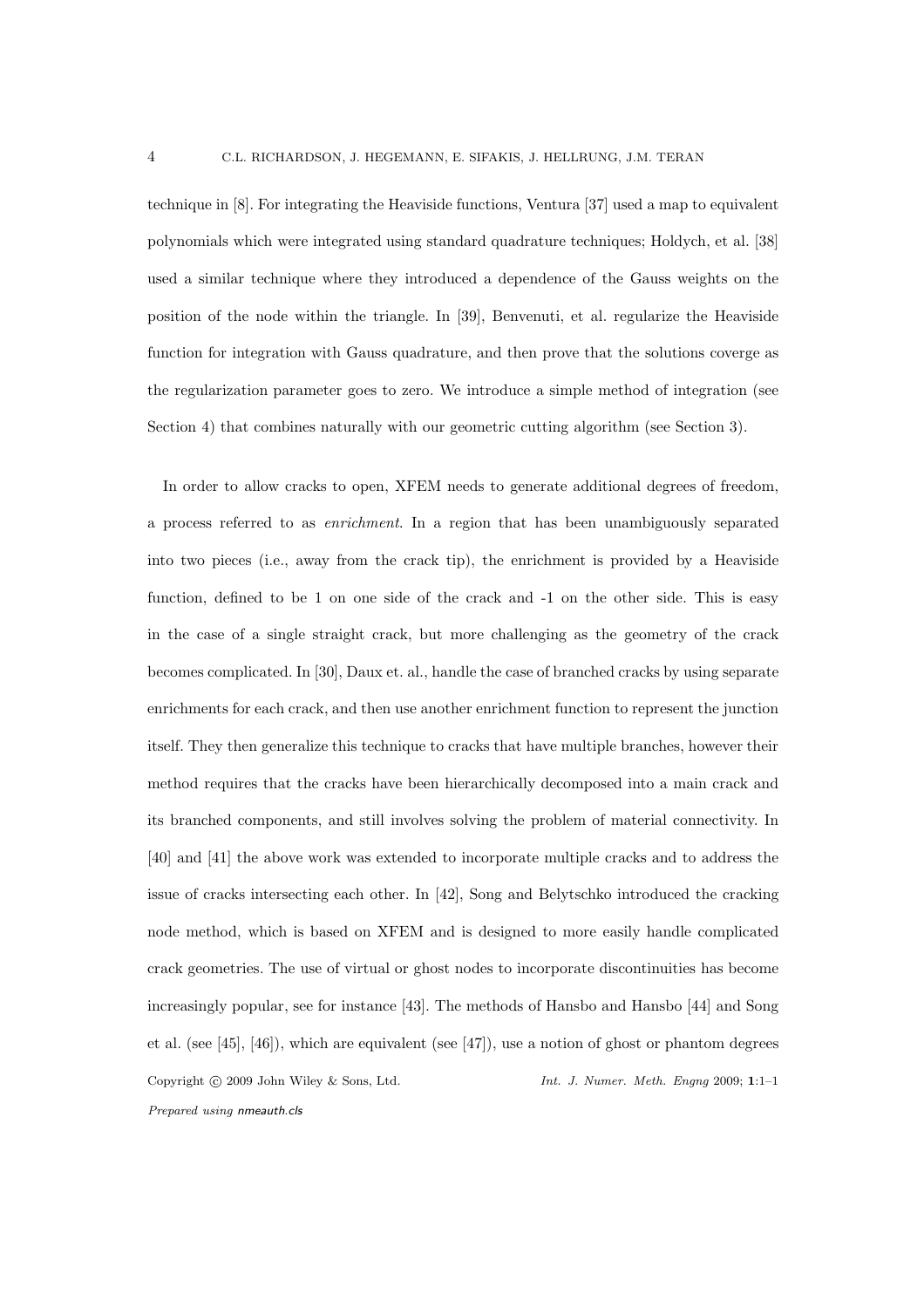of freedom to handle displacement discontinuities. Also, Dolbow and Harari [48] use phantom nodes in the context of embedded interface problems. We use a similar notion of virtual nodes, which are created by leveraging a recent computational geometric algorithm to cut domains with crack curves.

In this paper, we present a method for simulating quasistatic crack propagation in 2-D, which combines XFEM with a simple integration technique and a very general algorithm for cutting triangulated domains. Our approach:

- is based on virtual nodes created by a cutting algorithm that incorporates material connectivity,
- can handle complicated crack patterns (including multiple tips in the same element, crack branches, and crack tips in fully cut elements),
- can handle geometrically complex domains,
- does not require remeshing of the domain (which is in the spirit of XFEM),
- employs a quadrature rule that is built on the cutting algorithm, and whose degree of complexity is independent of the crack geometry.

# 2. GOVERNING EQUATIONS

Under the assumption of a quasistatic evolution, it can be assumed that at each time the material is in elastic equilibrium. Denoting the rest configuration of the material by  $\Omega \subset \mathbb{R}^2$ open and bounded (with boundary denoted  $\partial\Omega$ ), the equations of material equilibrium are Copyright  $\odot$  2009 John Wiley & Sons, Ltd. Int. J. Numer. Meth. Engng 2009; 1:1-1 Prepared using nmeauth.cls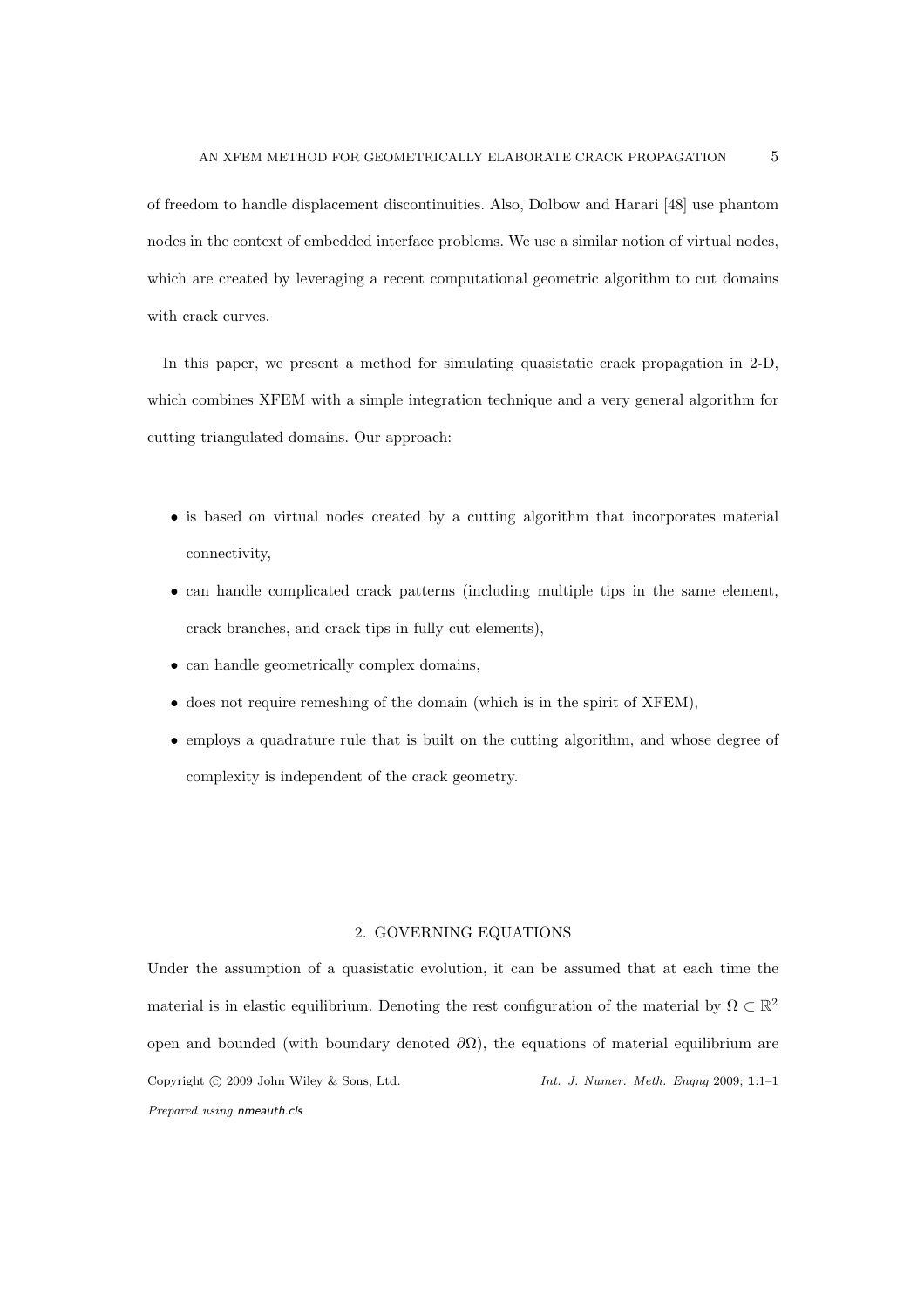

Figure 1. An example of our technique: top, a crack cutting the simulation mesh; center, cutting of the embedded quadrature mesh; bottom, computed stress field, with uniform traction applied to left and right edges.

Copyright  $\odot$  2009 John Wiley & Sons, Ltd. Int. J. Numer. Meth. Engng 2009; 1:1-1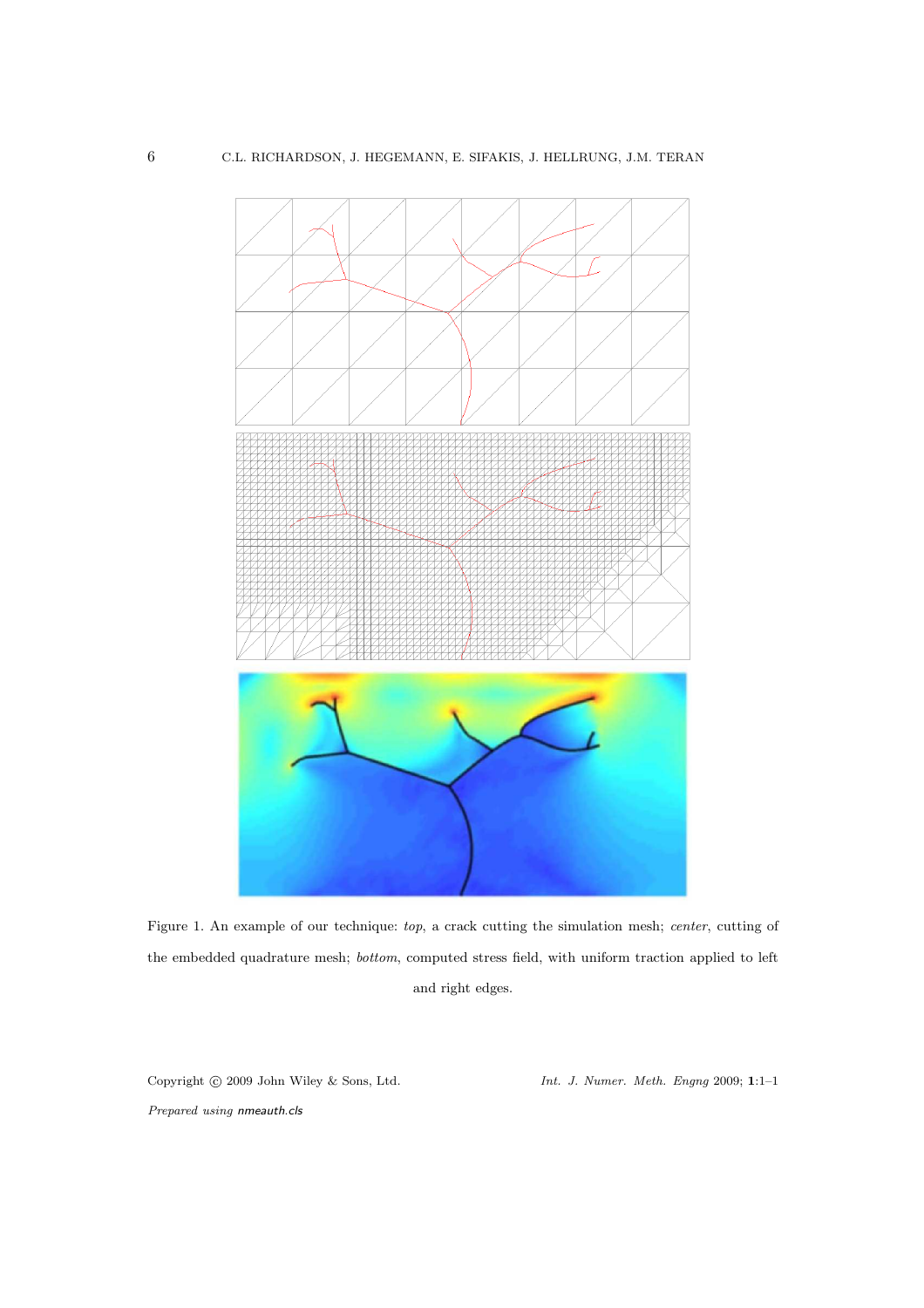given by:

$$
\operatorname{div}(\boldsymbol{\sigma}) + \boldsymbol{b} = 0 \quad \text{in } \Omega \setminus \Gamma,
$$
  

$$
\boldsymbol{u} = \boldsymbol{u_0} \quad \text{on } \partial \Omega_D,
$$
  

$$
\boldsymbol{\sigma} \cdot \boldsymbol{n} = \boldsymbol{\bar{t}} \quad \text{on } \partial \Omega_t,
$$
  

$$
\boldsymbol{\sigma} \cdot \boldsymbol{n} = 0 \quad \text{on } \Gamma^+,
$$
  

$$
\boldsymbol{\sigma} \cdot \boldsymbol{n} = 0 \quad \text{on } \Gamma^-.
$$

where  $\sigma$  is the Cauchy stress tensor, **b** is the body force per unit volume, **u** is the displacement,  $u_0$  are the Dirichlet values (applied to a subset of the boundary that we write as  $\partial\Omega_D$ ),  $\bar{t}$  is the traction (applied to  $\partial\Omega_t \subset \partial\Omega$ ), *n* denotes the unit outer normal, Γ is the crack surface, and  $\Gamma^+$ ,  $\Gamma^-$  represent the two different orientations of the crack surface. In this paper, we will consider the case of small strains and displacements and linear elasticity, which further gives us the relations:

$$
\boldsymbol{\varepsilon}(\boldsymbol{u})=\boldsymbol{\nabla}_{\boldsymbol{s}}\boldsymbol{u},
$$

where  $\nabla_s u$  is the symmetric part of the displacement gradient, and

$$
\pmb{\sigma} = \pmb{C} : \pmb{\varepsilon},
$$

where  $C$  is the Hooke tensor. Equivalently, equilibrium can be described as minimizing the potential energy, i.e., one would find the displacement  $u$  that minimizes

$$
\Psi[\boldsymbol{u}] := \frac{1}{2} \int_{\Omega} \boldsymbol{\varepsilon}(\boldsymbol{u}) : \boldsymbol{C} : \boldsymbol{\varepsilon}(\boldsymbol{u}) dx - \int_{\Omega} \boldsymbol{b} \cdot \boldsymbol{u} dx - \int_{\partial \Omega_t} \boldsymbol{\bar{t}} \cdot \boldsymbol{u} ds \tag{1}
$$

subject to  $u = u_0$  on  $\partial \Omega_D$ .

Copyright  $\odot$  2009 John Wiley & Sons, Ltd. Int. J. Numer. Meth. Engng 2009; 1:1-1 Prepared using nmeauth.cls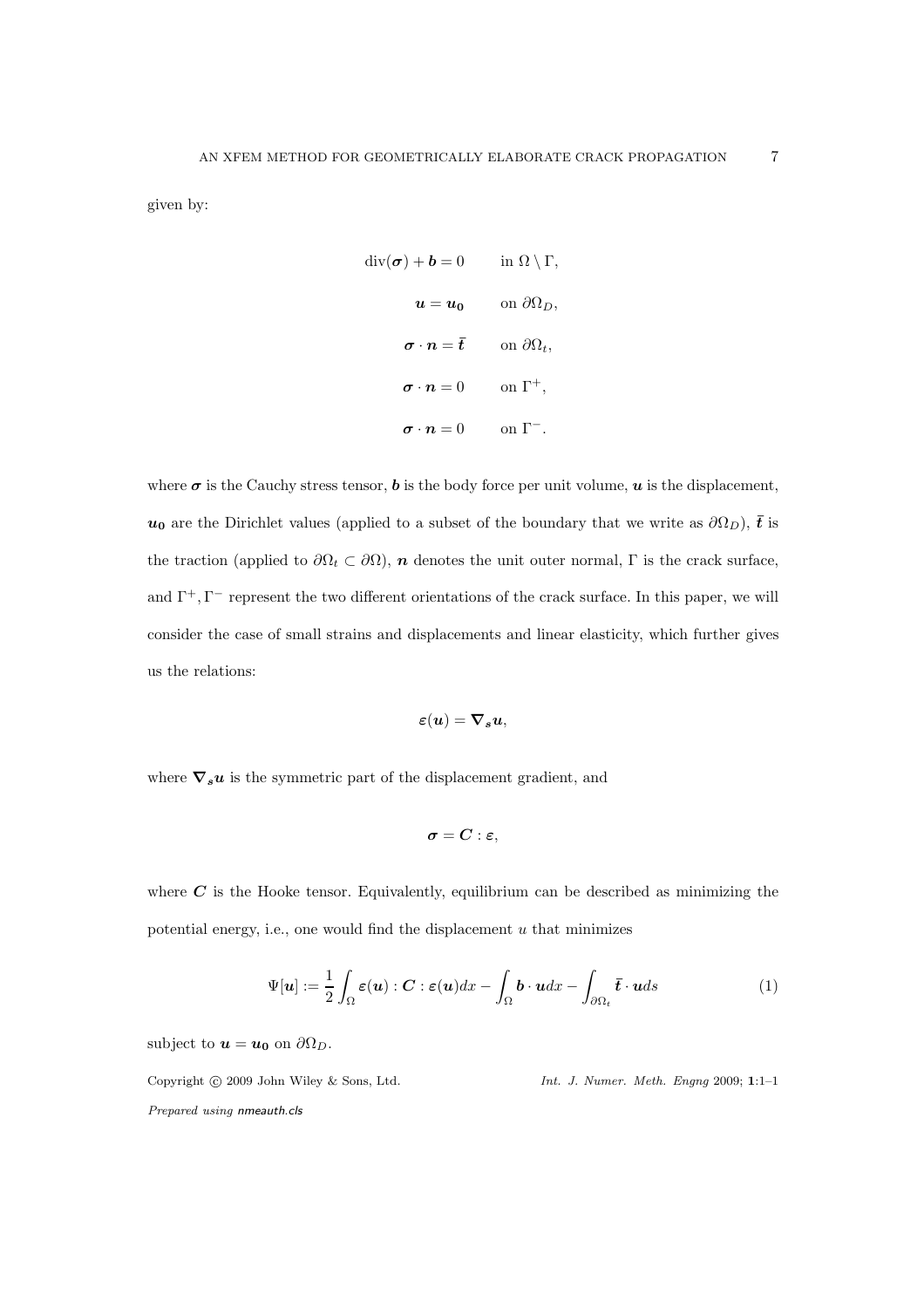#### 2.1. Extended Finite Elements

Conceptually, the starting point of our work is the extended finite element method (XFEM), which was proposed and studied in the context of fracture by Belytschko, et. al., see for instance [6]. In this method, at each step in the evolution one solves an approximation to the equations of material equilibrium in a finite dimensional subspace. This subspace is formed by taking the usual  $C_0$  conforming finite elements (in our case, on triangles), and *enriching* this space with additional degrees of freedom that allow cracks to open and increase the accuracy of the approximation near the crack tip. Thus, the functions in the XFEM space  $\mathcal{U}_h$  have the form:

$$
\boldsymbol{u}_h(\boldsymbol{x}) = \sum_i \boldsymbol{u}_i \phi_i(\boldsymbol{x}) + \sum_j \boldsymbol{b}_j \phi_j(\boldsymbol{x}) H(\boldsymbol{x}) + \sum_k \phi_k(\boldsymbol{x}) \left( \sum_{\ell=1}^4 c_k^{\ell} F_{\ell}(r(\boldsymbol{x}), \theta(\boldsymbol{x})) \right), \qquad (2)
$$

where  $\{\phi_i\}$  are the usual nodal basis functions,  $H(x)$  is the Heaviside function associated to the current crack geometry,  $\{b_i\}$  are enrichment degrees of freedom associated with crack separation away from the tip,  $\{c_k^{\ell}\}$  are enrichment degrees of freedom associated with near-tip displacement, and

$$
\{F_{\ell}(r,\theta)\} := \left\{\sqrt{r}\sin(\theta/2), \sqrt{r}\cos(\theta/2), \sqrt{r}\sin(\theta/2)\sin(\theta), \sqrt{r}\cos(\theta/2)\sin(\theta)\right\}
$$

are the asymptotic crack tip functions ( $r$  and  $\theta$  are the polar coordinates from the crack tip). Notice in (2) that  $u_h$  is written as a linear combination of three types of basis functions: the nodal basis functions (which have support local to mesh nodes), Heaviside enrichment functions, and the near-tip enrichment functions (which have support local to the crack tip). The sum over  $i$  in  $(2)$  is taken over all the mesh nodes, while the second two sums are taken over those nodes whose conforming basis functions have support that overlaps the crack (see [6]). We will henceforth refer to the set of elements in the support of the conforming basis function for a node as the one-ring of that node. The representation in (2) is for a crack with Copyright © 2009 John Wiley & Sons, Ltd. Int. J. Numer. Meth. Engng 2009; 1:1-1 Prepared using nmeauth.cls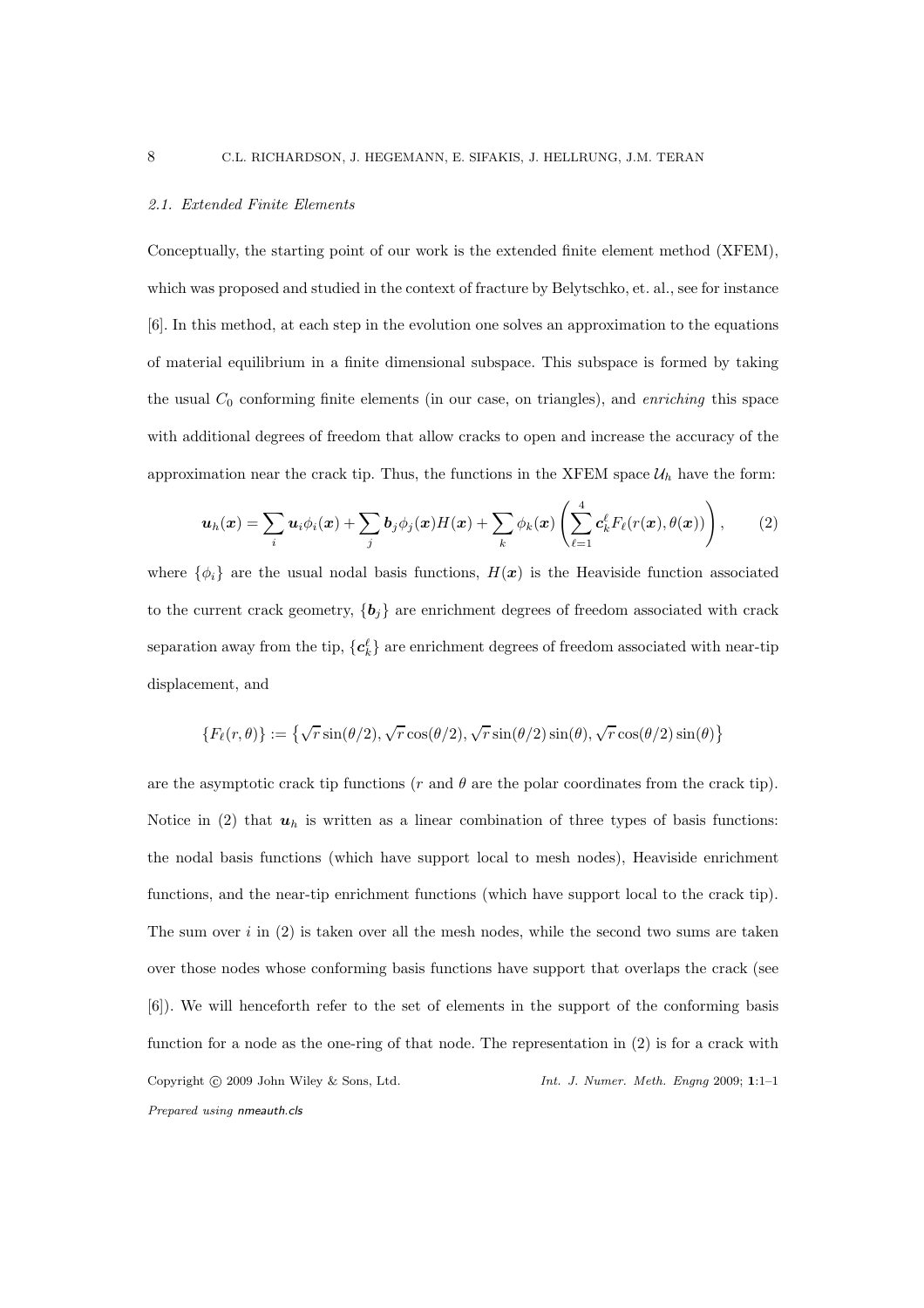only one crack tip, but can be generalized to accomodate crack geometries that have multiple tips.

Copyright © 2009 John Wiley & Sons, Ltd. Int. J. Numer. Meth. Engng 2009; 1:1-1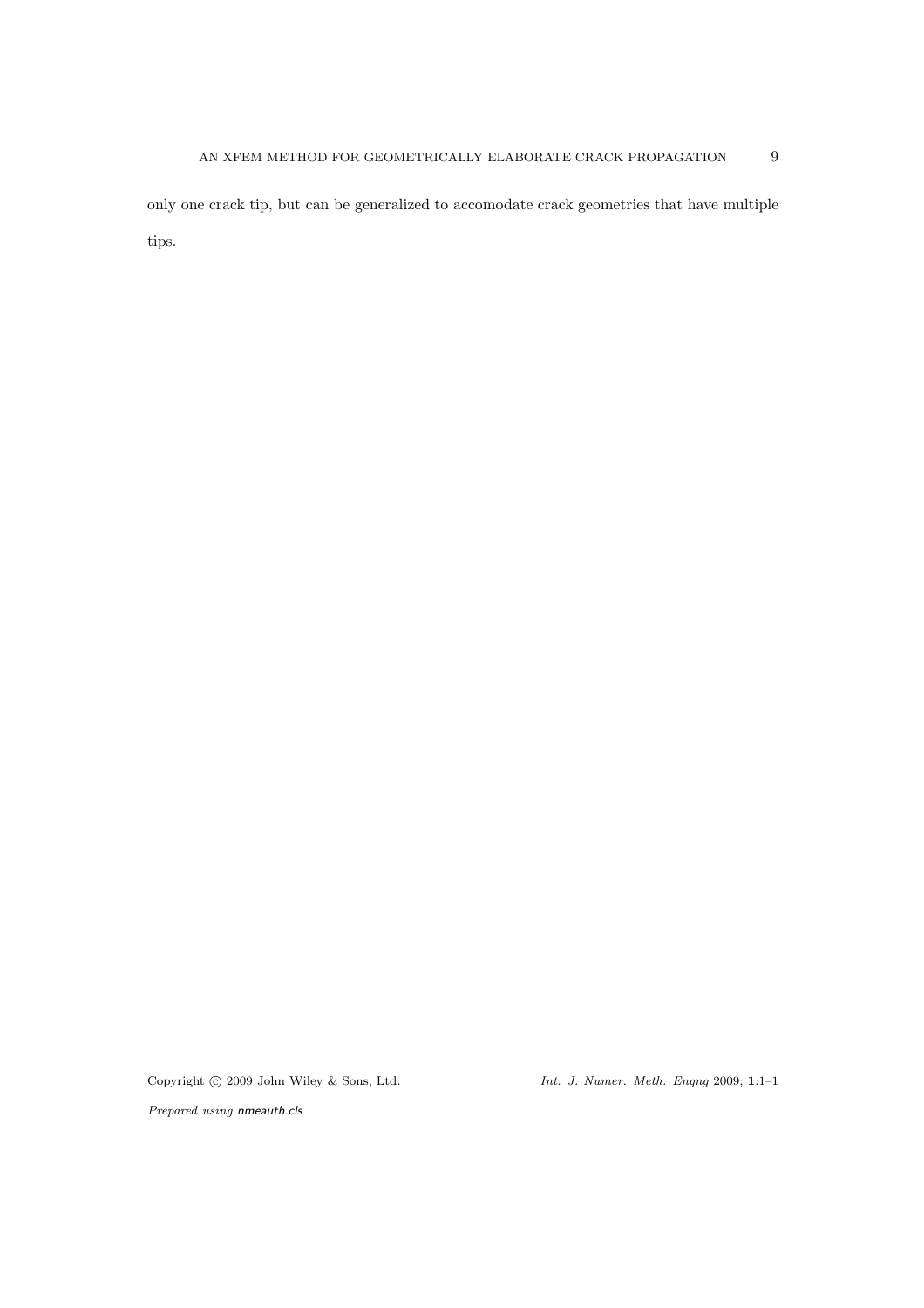#### 3. CUTTING OF CRACKED DOMAINS

For simplicity of exposition we first focus on the discretization away from any crack tips (thus, ignoring tip enrichment) where (2) takes the simpler form:

$$
\boldsymbol{u}_h(\boldsymbol{x}) = \sum_i \boldsymbol{u}_i \phi_i(\boldsymbol{x}) + \sum_{n_j \in J} \boldsymbol{b}_j \phi_j(\boldsymbol{x}) H(\boldsymbol{x}), \qquad (3)
$$

where  $J$  is the set of nodes whose one-ring is cut by the crack. A part of our approach is to replace the Heaviside degrees of freedom with virtual nodes (see [43]), also known as ghost or phantom nodes (see for instance [45], [44], [48]). However, we create our virtual nodes in a different way: we use a cutting algorithm designed to cut triangulated domains with arbitrary curves (see [49]).

# 3.1. Description of the Cutting Algorithm

We now briefly summarize the cutting algorithm (see [49] for more detail). In two dimensions, the algorithm operates on a triangulated domain and a segmented cutting curve, and produces another mesh whose triangles incident to the crack have been duplicated into materially disconnected counterparts (see Figure 5).

In the first stage, the cutting algorithm processes each individual triangle. We identify the distinct material components that the triangle is split into by the cutting curve and describe each of them as a closed polygonal region (depicted in blue in Figure 2). Then, for each of these material regions, a duplicate copy of the triangle is made, creating new vertices (called virtual nodes) in the non-material regions of these duplicate triangles. In Figure 2, the cutting surface divides the triangle into two distinct material regions, so two copies of the original triangle are made, with each of the copies associated to one of the material regions. In the duplicated triangles, the nodes in the material regions (drawn in the figure with solid blue dots) can be Copyright  $\odot$  2009 John Wiley & Sons, Ltd. Int. J. Numer. Meth. Engng 2009; 1:1-1 Prepared using nmeauth.cls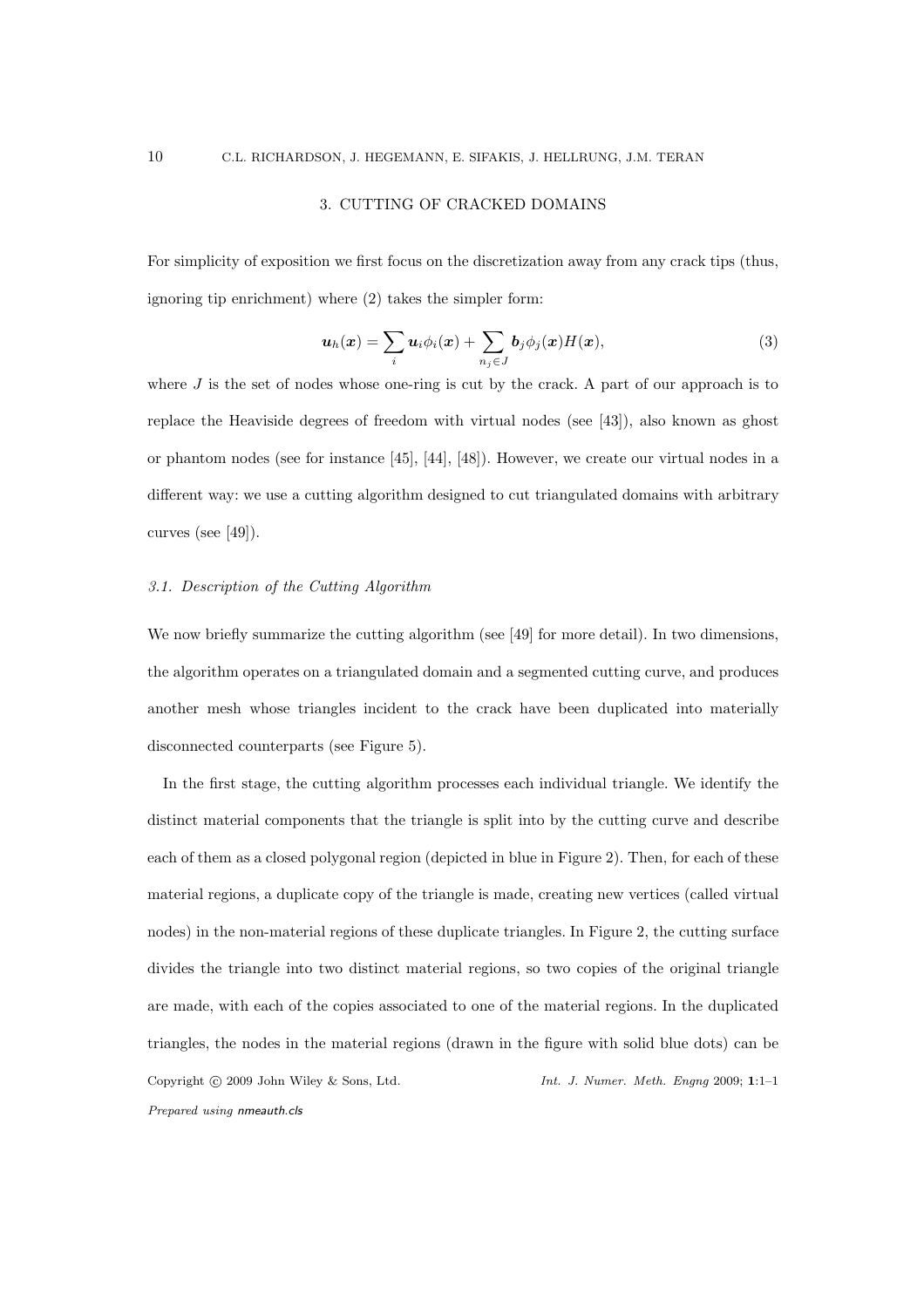identified with the three original degrees of freedom. The two triangles are also furnished with virtual nodes (in the right of the figure, the nodes labeled  $n_4, n_5, n_6$  and depicted as unfilled blue circles). A triangle that has been cut by a more geometrically complex crack surface is depicted in Figure 3. In this scenario, the triangle at left is duplicated three times, each copy associated to its own material region.



Figure 2. Cutting example: on *left*, original mesh triangle; on *right*, duplicates with material regions (solid blue) and virtual nodes (hollow blue circles)



Figure 3. Cutting example for a complex crack: on *left*, original mesh triangle; on *right*, three duplicates with material regions *(solid blue)* and six virtual nodes *(hollow blue circles)* 

After processing all individual triangles affected by the crack, the algorithm determines the global material connectivity (see Figure 4). For a given triangle  $T'$  of the aforementioned duplication process, each of its vertices is either a material node, meaning it is contained in the material region assigned to that triangle copy, or a virtual node. For each triangle  $T$  of Copyright  $\odot$  2009 John Wiley & Sons, Ltd. Int. J. Numer. Meth. Engng 2009; 1:1-1 Prepared using nmeauth.cls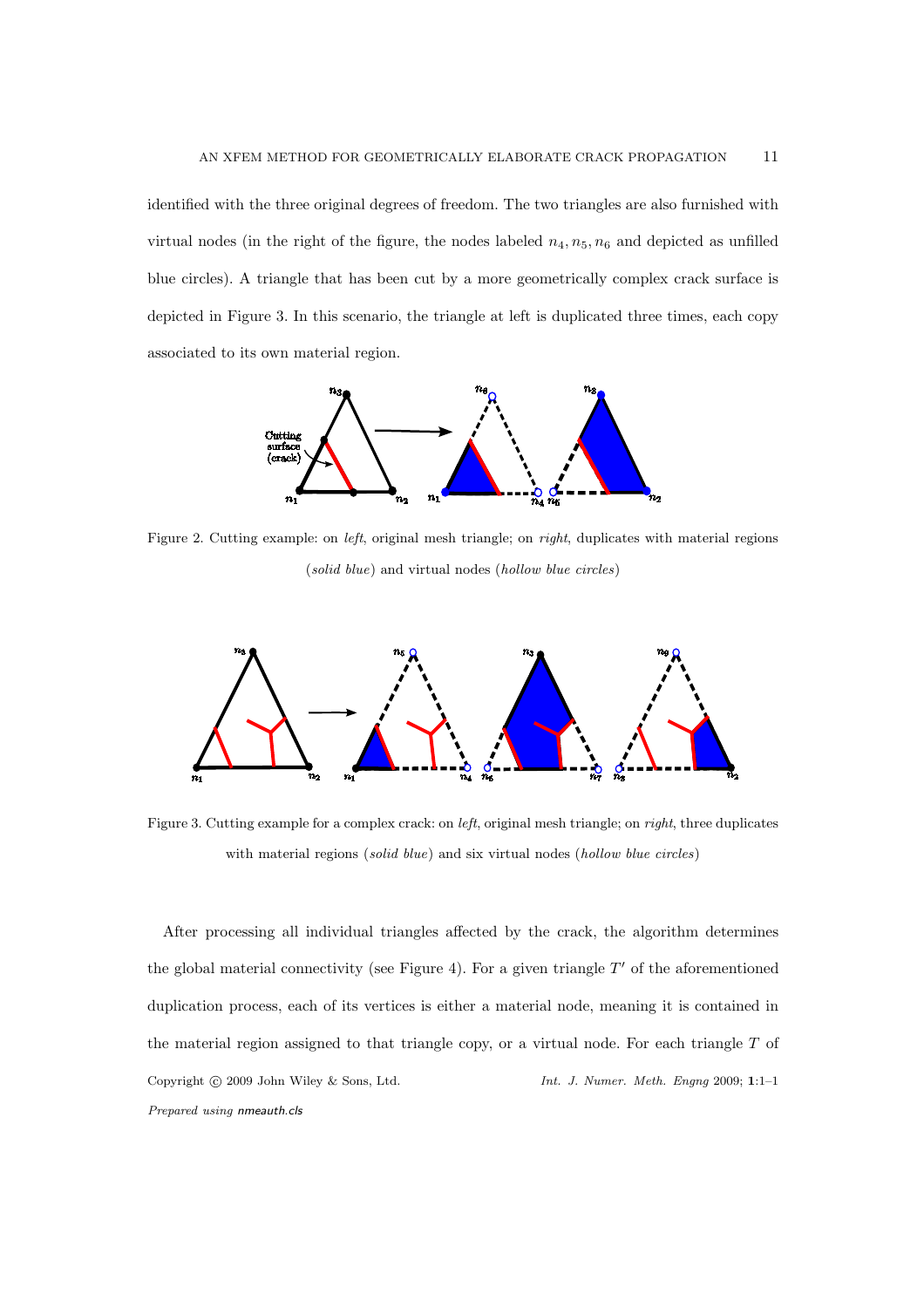the uncut mesh, let  $C(T)$  denote the set of triangles in the duplicated mesh that were created by copying T. Also, let  $P$  be the map that takes a triangle  $T'$  of the duplicated mesh to its parent triangle in the simulation mesh, i.e., the triangle that was copied in order to create  $T'$ . The cutting algorithm then proceeds as follows. For every triangle  $T'$  in the duplicated mesh, find  $T = P(T')$ . For every triangle  $T_2$  that neighbors T, inspect each triangle in  $C(T_2)$ , and determine if it shares a material connection with the original triangle  $T'$ . If so, the relevant nodes are identified as equivalent, and the corresponding degrees of freedom are collapsed.

The entire cutting process is illustrated in Figure 4. The mesh at left, composed of three triangles, is cut by the two red cracks (here the geometry is quite complicated, since the center triangle contains a branch, a tip, and is cut into multiple pieces). First, the cutting algorithm treats each triangle in isolation, and creates a duplicate version for each material region created by the crack, shown at the center of Figure 4. Then, in the second phase, the copies are joined together so that they are hinged on the same degrees of freedom where they share material connectivity along an edge (on the right of the figure).

Figure 5 illustrates the result of the cutting algorithm where the cutting surface completely cuts one triangle and only partially cuts another. Figure 6 illustrates the results of taking the mesh on the left of Figure 5, refining it near the crack, cutting this refined mesh, and then resolving the global connectivity (the circular inset shows how the resulting virtual nodes allow the crack to separate). In our context, the unrefined mesh corresponds to our simulation mesh, while the refined mesh – after being cut as in the diagram – is used for quadrature purposes (see Section 4).

Now, consider a mesh that has been cut as described above. Since some of the nodes are virtual, meaning they do not correspond to material nodes, as in [44] we create nodal basis Copyright  $\odot$  2009 John Wiley & Sons, Ltd. Int. J. Numer. Meth. Engng 2009; 1:1-1 Prepared using nmeauth.cls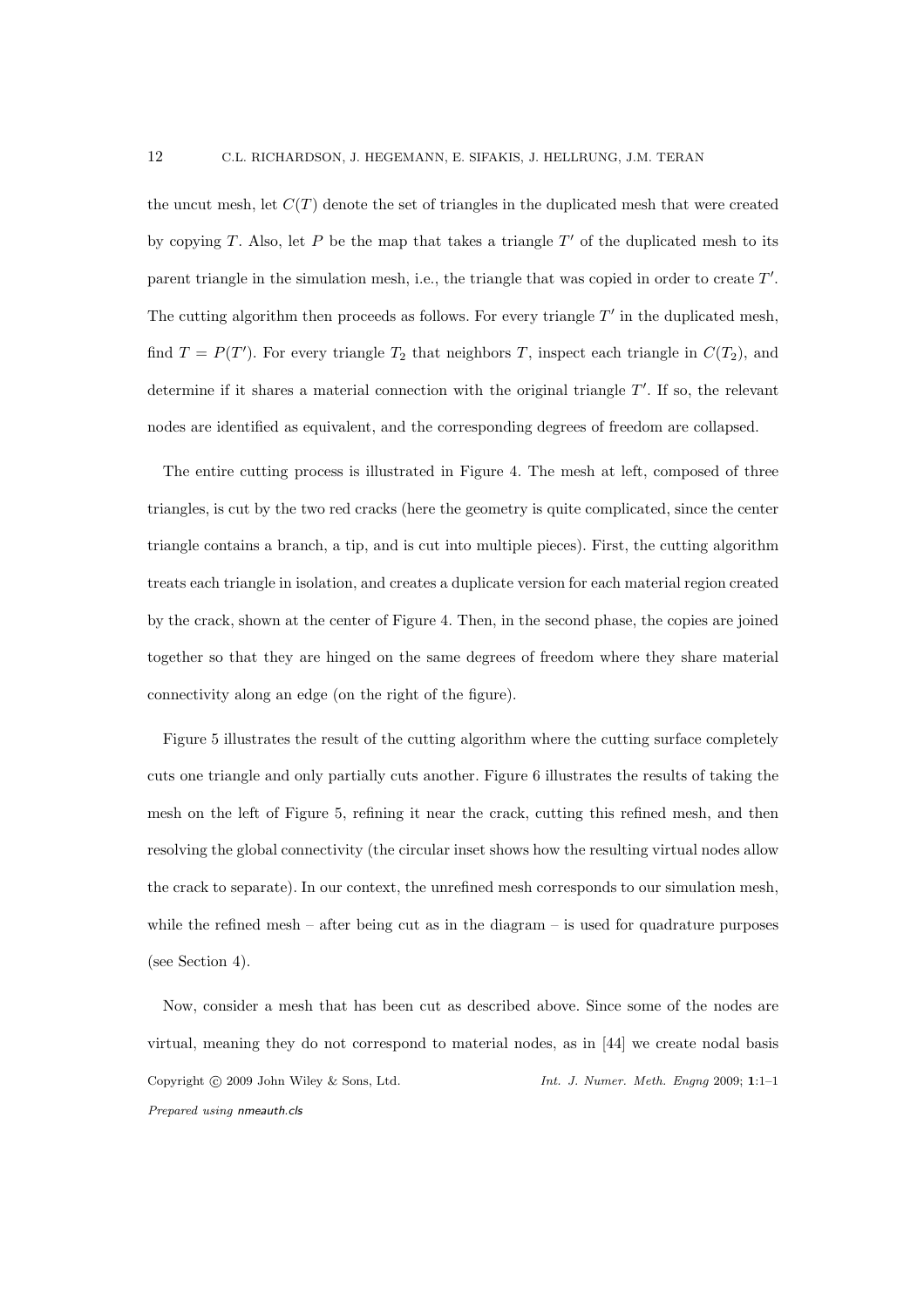

Figure 4. The mesh at left is cut by two cracks, one of which contains a branch. The cutting algorithm first treats each triangle separately, creating duplicates for each material region (at center), and then uses the global mesh topology to hinge these duplicates on the proper degrees of freedom (at right).



Figure 5. Global cut topology, unrefined mesh. The mesh at left is cut by the crack, resulting in the mesh at right, with duplicated triangles and virtual nodes.

functions that respect the crack geometry, i.e., we take into account that nodes and triangles may have been duplicated (see Figure 7 for a one-dimensional illustration). Take  $\{\tilde{\phi}_i\}$  to be the usual piecewise affine "hat" functions for the simulation mesh, and  $x_i$  to be the node of the simulation mesh corresponding to  $\tilde{\phi}_i$  (again, this could be a virtual node). Using  $\omega_i$  to denote the collection of triangles in the one-ring of the mesh node  $x_i$ , we define a new set of Copyright  $\odot$  2009 John Wiley & Sons, Ltd. Int. J. Numer. Meth. Engng 2009; 1:1-1 Prepared using nmeauth.cls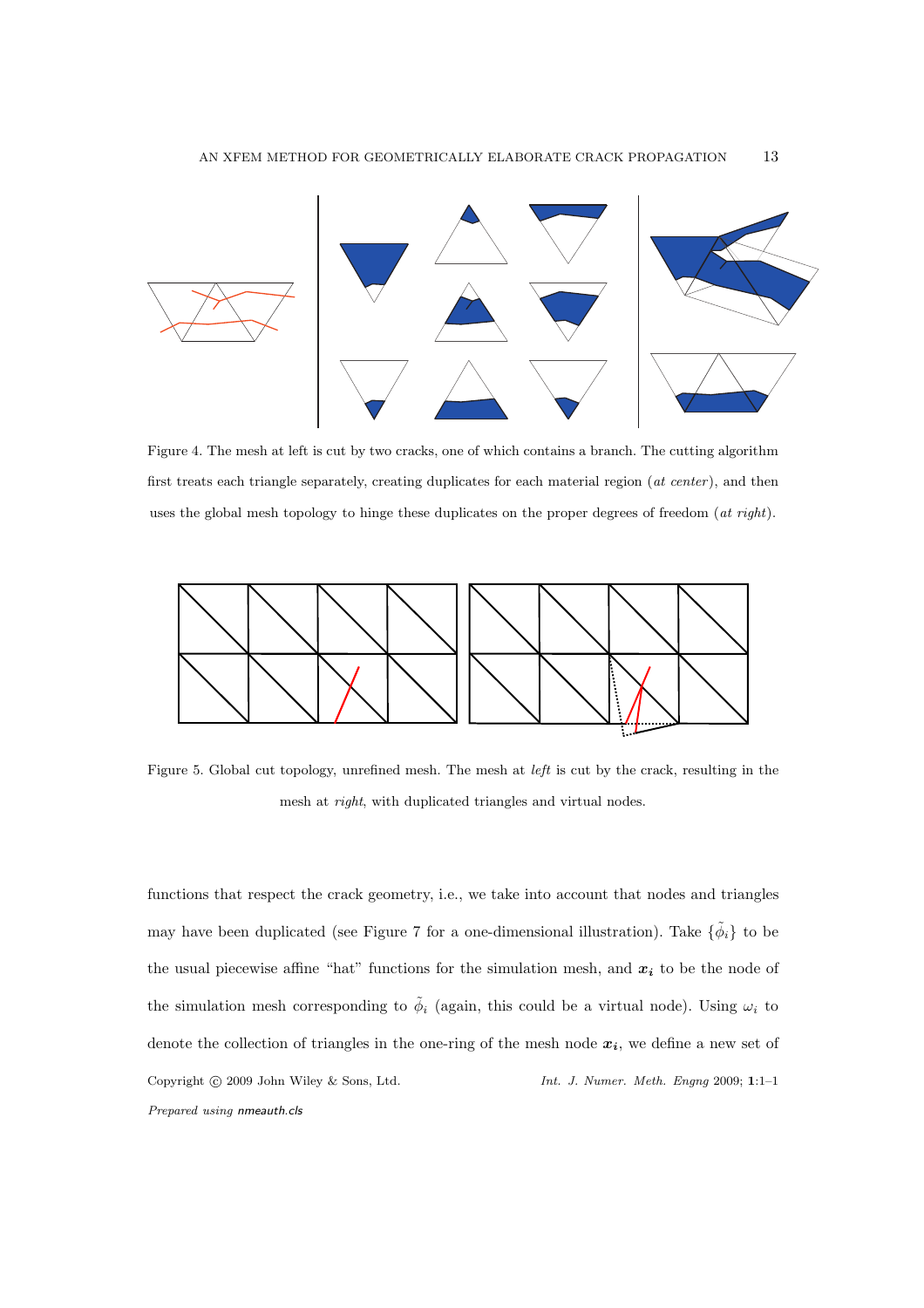

Figure 6. Global cut topology, refined mesh; the mesh at upper left is cut, resulting in the geometry at bottom; upper right shows virtual nodes with a blow up of a region near the crack.

truncated hat functions  $\{\phi_i\}$  by setting:

$$
\phi_i(\boldsymbol{x}) = \tilde{\phi}_i(\boldsymbol{x}) \sum_{\mathcal{T} \in \omega_i} I_{\mathcal{T}_M}(\boldsymbol{x}), \tag{4}
$$

where  $I_{\mathcal{T}_M}$  is the characteristic function of the material region for triangle  $\mathcal{T}.$ 



Figure 7. A one-dimensional illustration of our truncated basis functions. At left, a mesh element formed by nodes 1 and 2 is depicted with a graph (in green) of one of the usual hat functions  $\tilde{\phi_2}$ ; the element is cut (symbolized by the red dot), resulting in two duplicate elements at right. The usual hat function  $\tilde{\phi}_2$  is then truncated according to the material regions of each copy.

Copyright © 2009 John Wiley & Sons, Ltd. Int. J. Numer. Meth. Engng 2009; 1:1-1 Prepared using nmeauth.cls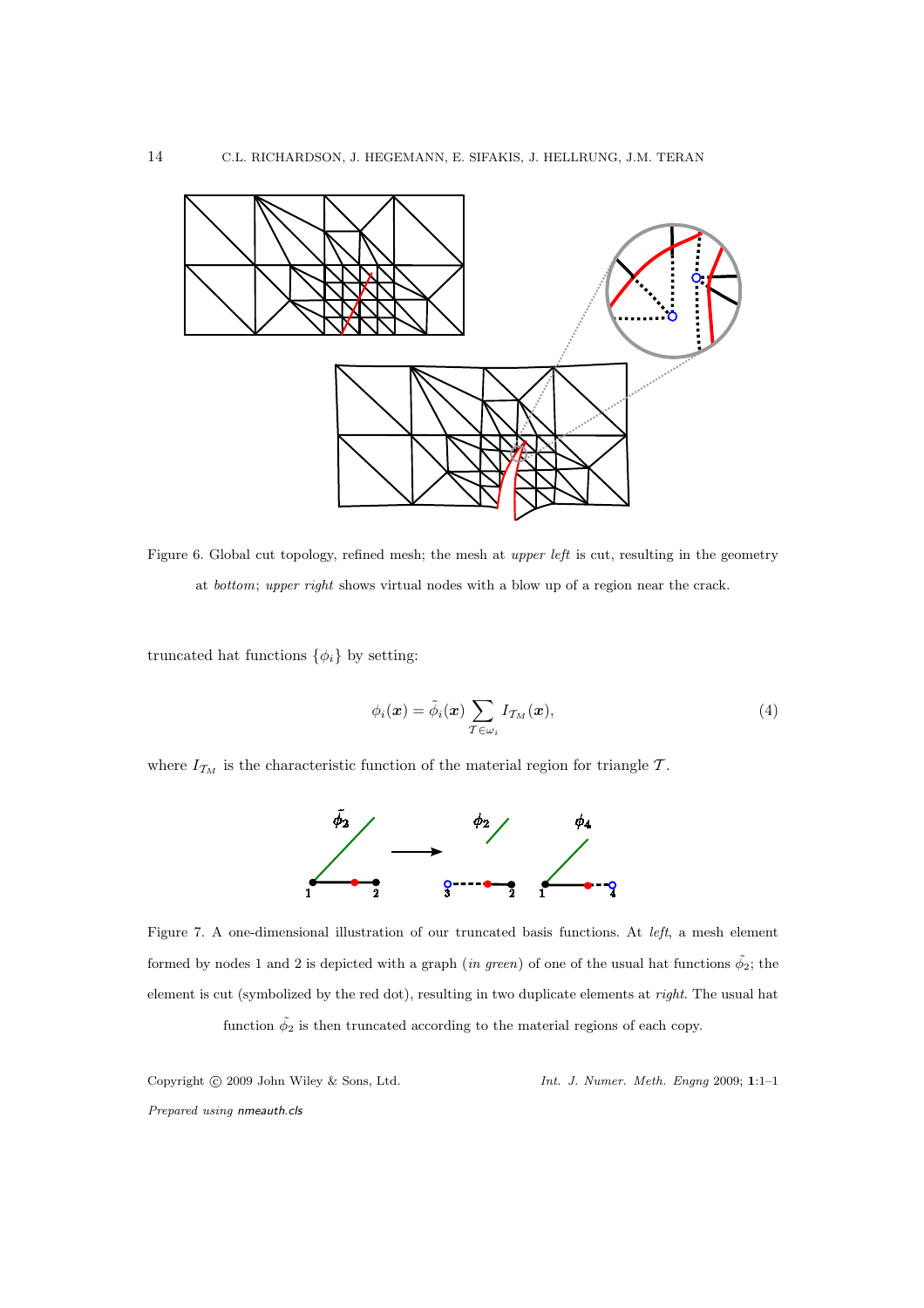In many cases, this virtual node approach is equivalent to the use of Heaviside functions, i.e., they produce equivalent finite element spaces (see [45]). However, certain crack geometries can produce different finite element spaces. As an example, the configuration in the center of Figure 8 is cut by a crack represented by the red line. The resulting finite element spaces differ, depending on the use of Heaviside enrichment (whose results are pictured in Figure 8, left) or virtual nodes (Figure 8, right). In general, the finite element spaces resulting from the virtual node technique are at least as rich as the spaces resulting from Heaviside enrichment (in terms of the number of degrees of freedom).



Figure 8. Cutting the mesh at left produces different degrees of freedom for Heaviside enrichment (center) from virtual nodes (right)

## 3.2. Using the Cutting Algorithm to Mesh Domains

The cutting algorithm described above can also be used to create meshes for domains with geometrically complicated boundaries (see Figure 9). The process is as follows: first, we create Copyright  $\odot$  2009 John Wiley & Sons, Ltd. Int. J. Numer. Meth. Engng 2009; 1:1-1 Prepared using nmeauth.cls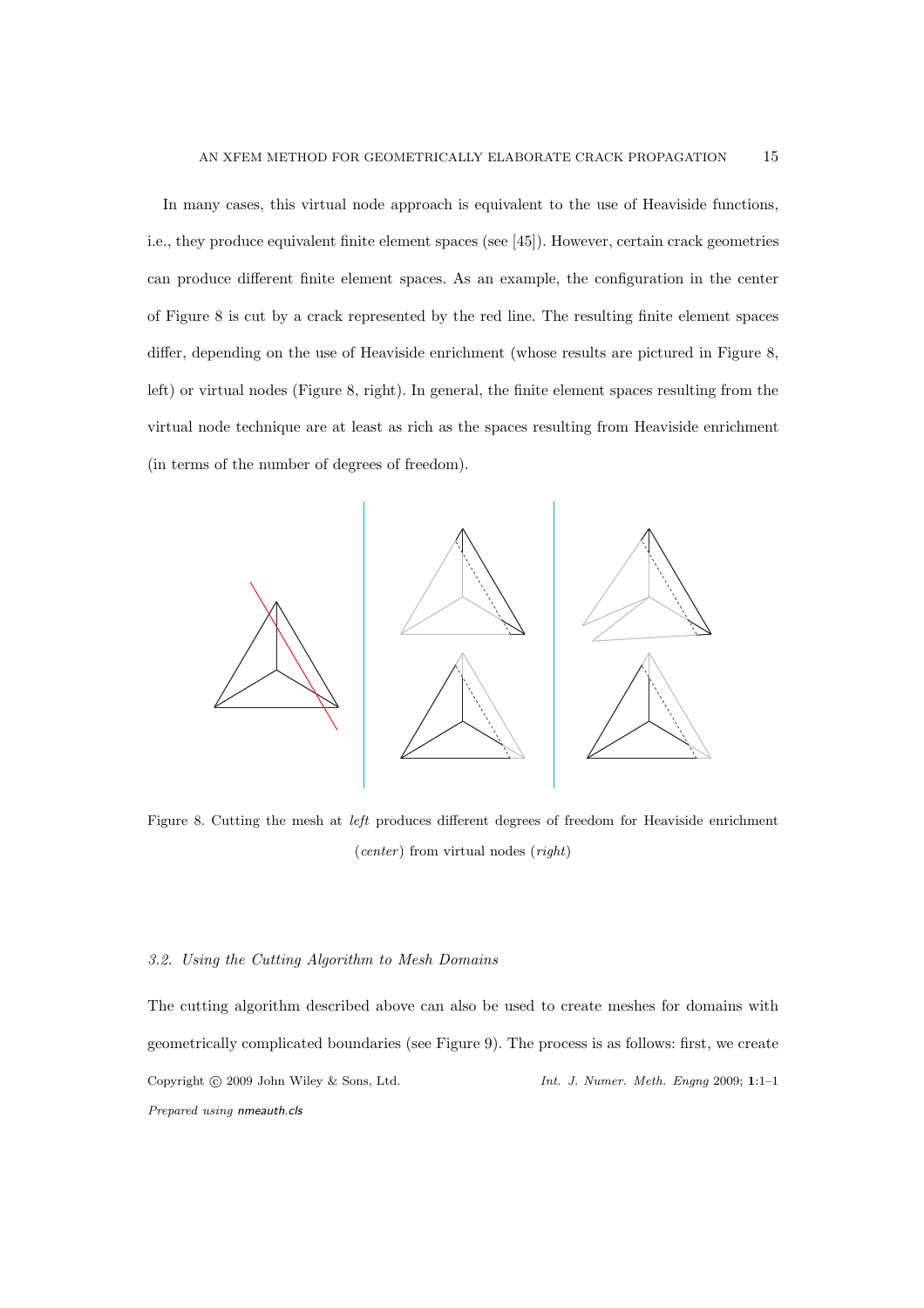a triangular mesh on a square domain that contains our desired domain. Then, we describe the boundary of our new domain, which can be geometrically quite elaborate, using a closed segmented curve. This curve is provided as input to the cutting algorithm. The result is a mesh that has been cut into disconnected pieces, one piece corresponding to the interior of the domain and the other piece corresponding to the exterior. We then simulate propagation on the mesh that represents the interior of the new domain, by providing the crack at time zero as described by another segmented curve, and then using the crack to cut the domain enterior. We illustrate the use of this technique in the simulation examples of Section 6.4.



Figure 9. An illustration of using the cutting algorithm to mesh a domain with complex boundary. A square containing the domain is triangulated (shown  $at \, left$ ), and the cutting algorithm is run with the boundary of the domain as input. This results in two disconnected meshes, one corresponds to the interior of the domain (shown at right) and the other is the exterior.

Copyright  $\odot$  2009 John Wiley & Sons, Ltd. Int. J. Numer. Meth. Engng 2009; 1:1-1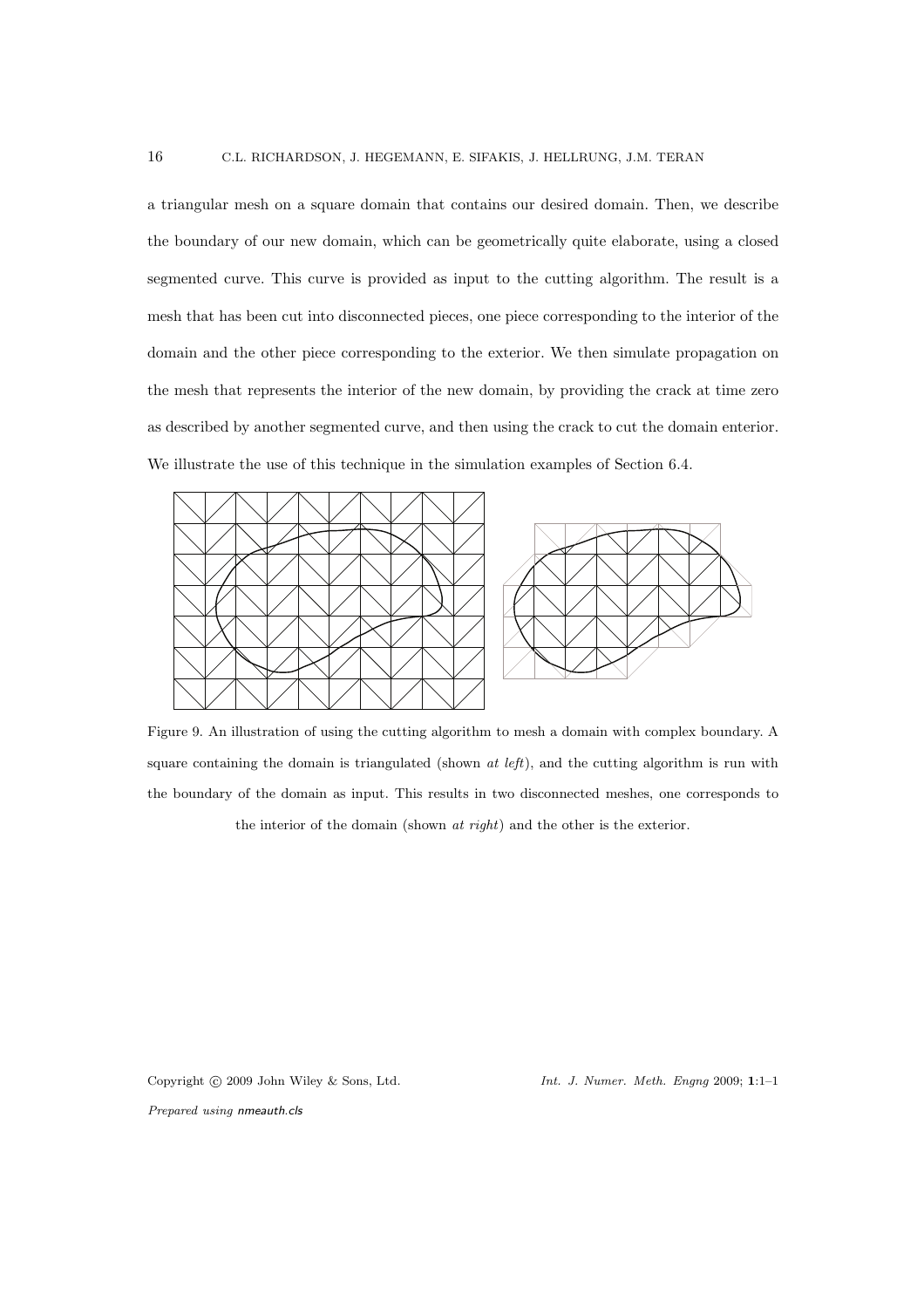#### 4. INTEGRATION

Our integration scheme uses what we refer to as a hybrid mesh approach, which we describe in this section. In the case of a conforming triangulation, which we assume here for simplicity, we triangulate the domain to create a mesh (see Figure 5, left), and then our process involves further creating the following two triangle meshes:

- The simulation mesh, which we create by cutting the original mesh with the crack surface as described in Section 3 (see Figure 5, right). This simulation mesh is used to define the actual degrees of freedom for the system, which include both nodal and crack tip enrichment degrees of freedom.
- The *quadrature* mesh, which we create by first refining the original mesh near the crack and crack tips and then cutting this refined mesh (see Figure 6, bottom). Interpolation for this mesh only uses nodal basis functions, and these nodal positions are fixed by the values of the degrees of freedom of the simulation mesh. We use this mesh only to perform the required integrations, and it does not add additional degrees of freedom to the system.

We solve the equations of equilibrium using the relatively coarse simulation mesh (with fewer degrees of freedom), but perform the required integrations on the finer quadrature mesh, by approximating the (generally nonlinear) basis functions using functions that are piecewise affine on the finer quadrature mesh.

Our quadrature rule is similar to another approach from the XFEM literature (see for instance [31]). This involves performing a Delaunay triangulation of triangles containing the crack, and then assembling the stiffness matrix by using Gauss quadrature on these new Copyright  $\odot$  2009 John Wiley & Sons, Ltd. Int. J. Numer. Meth. Engng 2009; 1:1-1 Prepared using nmeauth.cls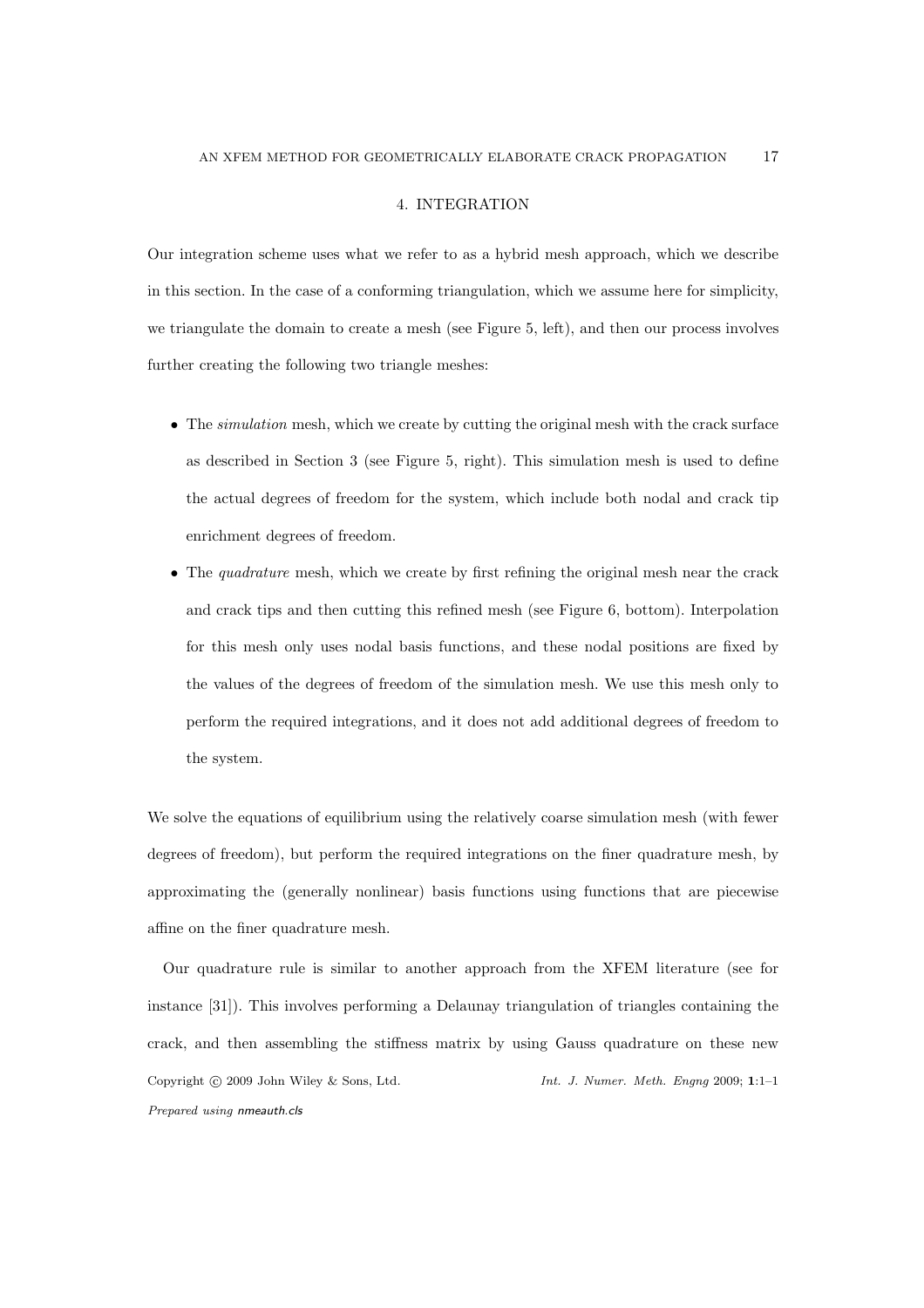triangles. This method, like our integration rule, uses a finer triangulation of the original mesh to perform the integrations needed for assembly of the stiffness matrix. Also, like our method, this finer triangulation does not add degrees of freedom, the new triangles are only used for integration. However, in our integration technique the cutting algorithm is used to resolve the crack geometry, and so, in contrast to the Delaunay approach, the quadrature mesh does not have to conform to the exact crack geometry. This decouples the resolution of the quadrature mesh from the resolution of the segmented curve used to model the crack. Also, the cutting algorithm can handle complicated crack geometries, which may not be straightforward to retessellate with a Delaunay approach.

## 4.1. Construction of the Simulation Mesh and Quadrature Mesh

We now describe the creation of our hybrid mesh in more detail, and we will use notation consistent with [51]. We first construct the simulation mesh by cutting the original mesh using the techniques of Section 3. Then, using modified hat functions (as in (4)), we define our simulation finite element space  $V_h$  (where h signifies the dependency on the discretization) as those functions  $u_h$  with the form:

$$
\boldsymbol{u}_h(\boldsymbol{x}) = \sum_i \boldsymbol{u}_i \phi_i(\boldsymbol{x}) + \sum_k \phi_k(\boldsymbol{x}) \left( \sum_{\ell=1}^4 c_k^{\ell} F_{\ell}(r(\boldsymbol{x}), \theta(\boldsymbol{x})) \right), \qquad (5)
$$

where  ${F_{\ell}}$  are the functions given in Section 2.1. This expression is similar to (2), only that the Heaviside enrichment has been replaced with the virtual nodes of the cutting algorithm and the corresponding truncated basis. Let  $\mathcal{F}_h$  denote the degrees of freedom of the space  $\mathcal{V}_h$ , and note that elements of  $\mathcal{F}_h$  can be identified with column vectors  $\boldsymbol{u} = (\boldsymbol{u}_1 \dots \boldsymbol{u}_j \dots \boldsymbol{c}_k^{\ell} \dots)^T \in \mathbb{R}^N$ , where  $N$  is the total number of degrees of freedom.

Now, we construct the quadrature mesh. We take the original mesh and regularly refine Copyright  $\odot$  2009 John Wiley & Sons, Ltd. Int. J. Numer. Meth. Engng 2009; 1:1-1 Prepared using nmeauth.cls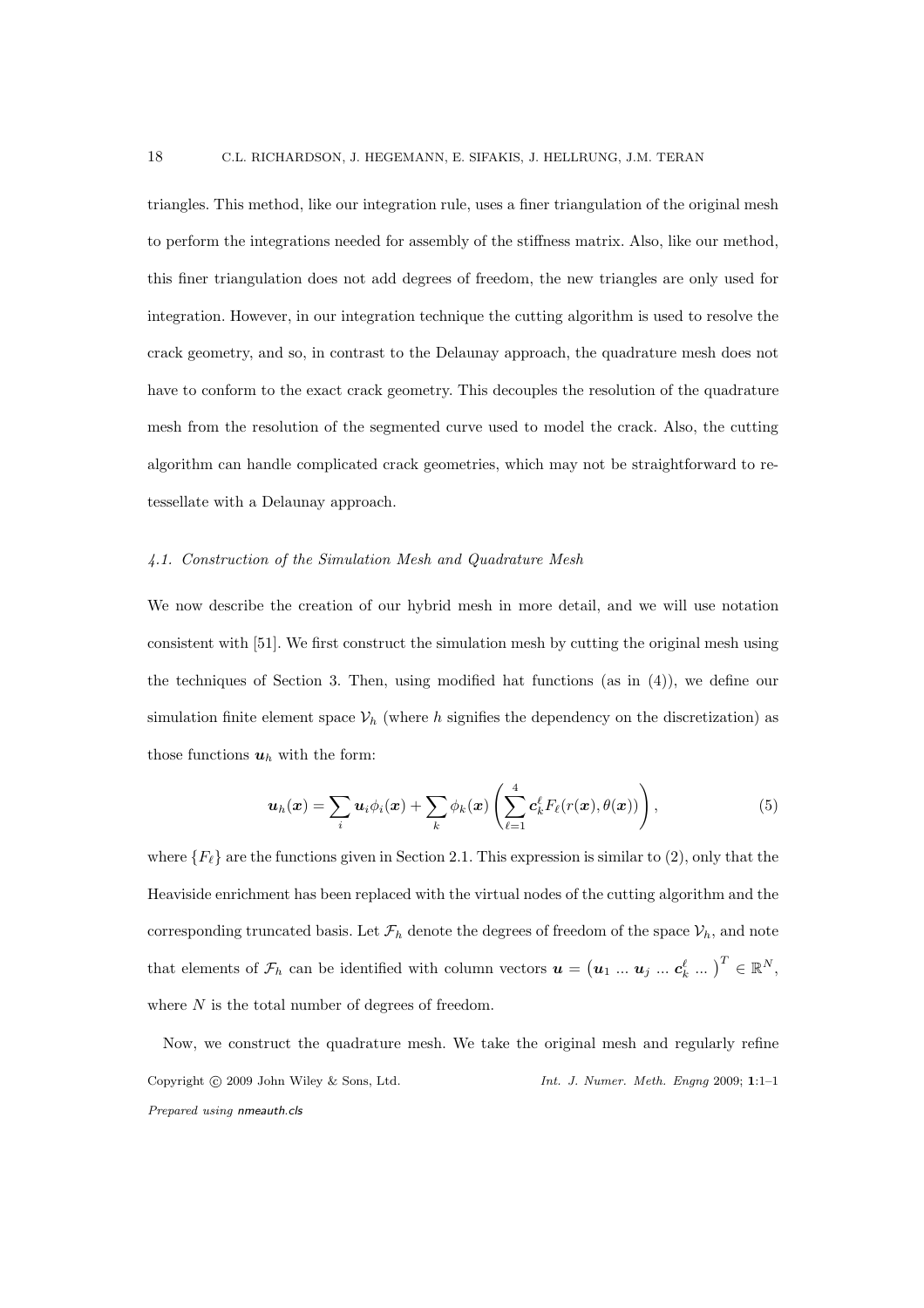triangles that are cut by the crack. Away from the crack, this refinement is graded down to the original mesh resolution using a red-green approach (see [52]). We run the cutting algorithm on this refined mesh so that the integration mesh will also account for the crack topology. The result of this procedure is the quadrature mesh (see Figure 6 in Section 3). We then define the quadrature finite element space  $\mathcal{V}_h^q$  to be the piecewise affine finite element space that is associated to this quadrature mesh, i.e. we write for  $\boldsymbol{u}_h^q \in \mathcal{V}_h^q$ 

$$
\boldsymbol{u}_h^q(\boldsymbol{x}) = \sum_i \boldsymbol{u}_i^q \phi_i^q(\boldsymbol{x}) \tag{6}
$$

where  $\{\phi_i^q\}$  are the associated nodal basis functions (multiplied by suitable characteristic functions as in (4)). We denote the degrees of freedom of  $\mathcal{V}_h^q$  by  $\mathcal{F}_h^q$ , which is identified with  $\mathbb{R}^M$ , where M is twice the number of nodes on the quadrature mesh. Note that we do not employ crack tip enrichment in this space, so all the degrees of freedom in  $\mathcal{F}_h^q$  are identified with nodes of the quadrature mesh.

We use the quadrature finite element space to integrate the gradients of the basis functions of  $V_h$ . This is done by embedding the quadrature mesh onto the simulation mesh, through the establishment of a fixed linear relationship between the degrees of freedom  $\mathcal{F}_h^q$  and  $\mathcal{F}_h$  (see [50]). Consider  $u_i^q \in \mathcal{F}_h^q$  and the position of its corresponding mesh node  $x_i^q$ . We define the value of  $u_i^q$  from the degrees of freedom in  $\mathcal{F}_h$  using (5) by:

$$
\boldsymbol{u}_i^q = \sum_j \boldsymbol{u}_j \phi_j(\boldsymbol{x}_i^q) + \sum_k \phi_k(\boldsymbol{x}_i^q) \sum_{\ell=1}^4 c_k^{\ell} F_{\ell}(r(\boldsymbol{x}_i^q), \theta(\boldsymbol{x}_i^q)). \tag{7}
$$

Note that the sum over j in (7) will involve at most three nonzero terms since  $x_i^q$  will be in the support of at most three of the  $\phi_j$ . As seen in (7), the variables  $u_i^q$  are functionally constrained to the degrees of freedom in  $\mathcal{F}_h$ , and do not represent any new degrees of freedom. Also, this defines a linear relationship between the quadrature and simulation degrees of freedom, which Copyright  $\odot$  2009 John Wiley & Sons, Ltd. Int. J. Numer. Meth. Engng 2009; 1:1-1 Prepared using nmeauth.cls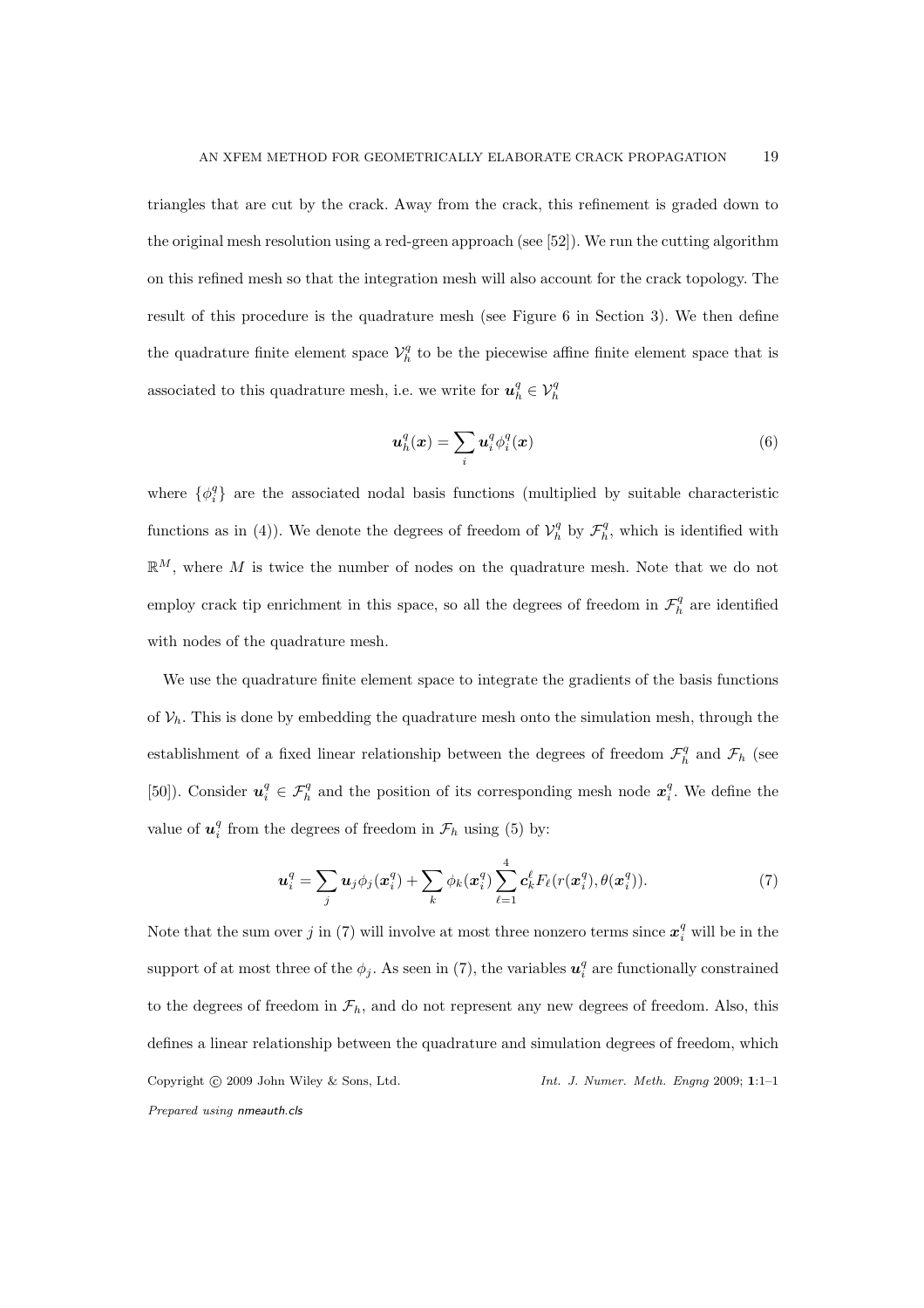can be represented by a matrix  $W$  (see  $(8)$ ). Binding the quadrature mesh to the simulation mesh results in the following integration scheme: during assembly, we first project the basis functions of  $\mathcal{V}_h$  onto the space  $\mathcal{V}_h^q$  and then compute the associated matrix using those projected functions. This integration is explained further in the next section.

The quadrature mesh node  $x_i^q$  does not necessarily correspond to a material node. It can also be a virtual node created by the cutting algorithm. Special care needs to be taken in computing the polar coordinates  $(r(\mathbf{x}_i^q), \theta(\mathbf{x}_i^q))$  of such virtual nodes. As illustrated in Figure 10, for virtual nodes we reverse the orientation of the angle  $\theta$  with respect to the crack, essentially associating the virtual nodes with the other side of the crack, where the material for that triangle lies. That way,  $\theta(x)$  becomes a continuous map across the triangle, and can take values outside the typical bounds  $[-\pi, \pi]$ .



Figure 10. The polar angle of a virtual node in a quadrature triangle is measured accross the crack to ensure continuity of  $\theta$  inside of the quadrature triangles.

#### 4.2. Integration Scheme

The relation (7) defines the quadrature degrees of freedom in terms of the simulation degrees of freedom. Letting  $\mathbf{u} \in \mathcal{F}_h$ , then (7) can be written using a matrix W that maps  $\mathbf{u}$  to a vector Copyright  $\odot$  2009 John Wiley & Sons, Ltd. Int. J. Numer. Meth. Engng 2009; 1:1-1 Prepared using nmeauth.cls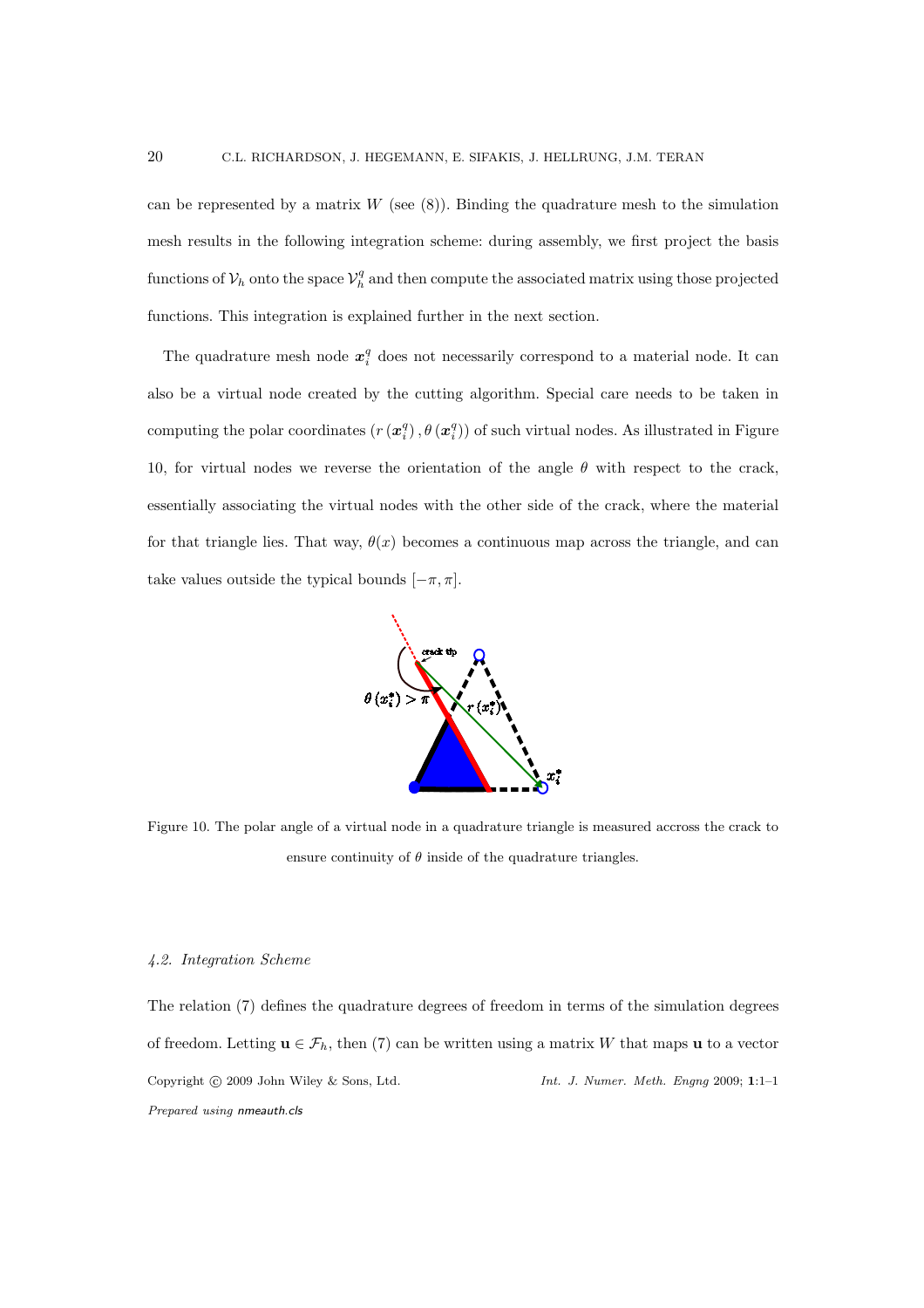$\mathbf{u}^q \in \mathcal{F}_h^q$ :

$$
\mathbf{u}^q = \mathbf{W}\mathbf{u}.\tag{8}
$$

Since  $\mathcal{V}_h^q$  is a piecewise affine finite element space, there is a natural process for assembly of the stiffness matrix in that space,  $K_h^q$ . Let a denote the bilinear form associated with the energy (1). Then, our quadrature method approximates the true stiffness matrix of the enriched space used for simulation,  $K_h$ , by

$$
\mathbf{u}^T \mathbf{K}_h \mathbf{u} = a(\mathbf{u}_h(\mathbf{x}), \mathbf{u}_h(\mathbf{x}))
$$
  
\n
$$
\approx a(\mathbf{u}_h^q(\mathbf{x}), \mathbf{u}_h^q(\mathbf{x}))
$$
  
\n
$$
= (\mathbf{u}_h^q)^T \mathbf{K}_h^q \mathbf{u}_h^q,
$$
  
\n
$$
= \mathbf{u}^T \mathbf{W}^T \mathbf{K}_h^q \mathbf{W} \mathbf{u},
$$
 (9)

where  $u_h$  is the function in  $\mathcal{V}_h$  corresponding to the vector  $u \in \mathcal{F}_h$  and  $u_h^q$  is the function in  $\mathcal{V}_h^q$  corresponding to the vector  $\mathbf{u}^q \in \mathcal{F}_h^q$ . This means that

$$
\boldsymbol{K}_h \approx \boldsymbol{W}^T \boldsymbol{K}_h^q \boldsymbol{W}.
$$

Thus our integration scheme will be integrating only an approximation of the non-smooth basis functions (see Figure 11), but this approximation improves as we refine the embedded quadrature mesh. Note that our sampling of the singular basis functions could also occur at points near the singularity. However, unlike integration schemes based on Gauss quadrature or Monte Carlo methods, those evaluations will get additionally weighted by the area of the smaller quadrature triangle. Thus, no single value, possibly located near the singularity at the tip, contributes disproportionally. Finally, we note that for simplicity and improved stability we further approximate the integrations in (9) by treating cut quadrature triangles as if they were full of material, i.e., we remove the multiplication by the characteristic functions introduced in Copyright  $\odot$  2009 John Wiley & Sons, Ltd. Int. J. Numer. Meth. Engng 2009; 1:1-1 Prepared using nmeauth.cls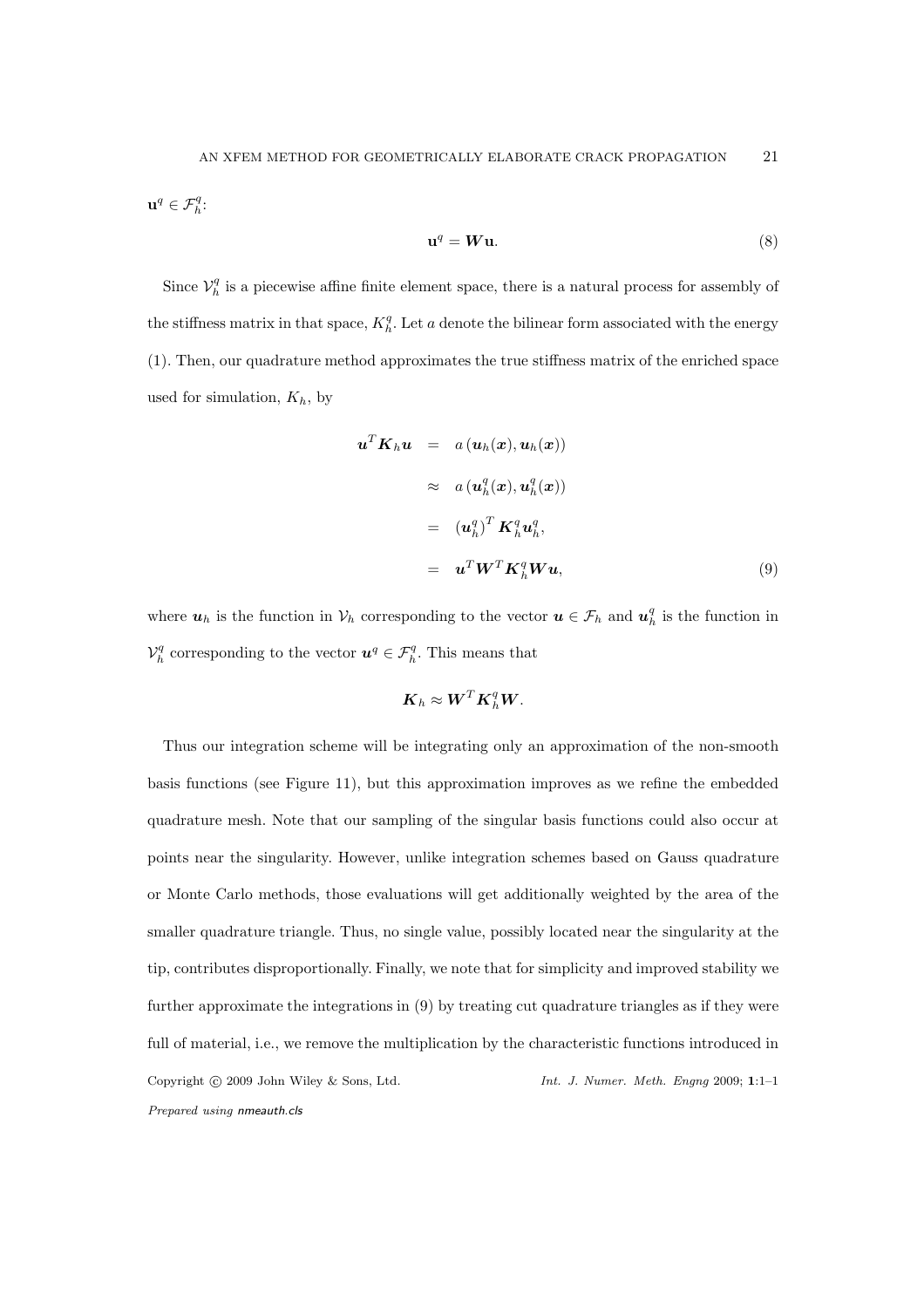(4) and assemble  $K_h$  over the usual nodal "hat" functions. Note that this optional modification naturally vanishes under refinement of the quadrature mesh, as the error in the support of the integrated shape functions goes to zero.



Figure 11. Tow samplings of the enrichment function  $F_1 = \sqrt{r} \sin(\theta/2)$ : on the *left*, a sampling on a low resolution quadrature mesh, on the *right*, sampling on a high resolution mesh.

Copyright  $\odot$  2009 John Wiley & Sons, Ltd. Int. J. Numer. Meth. Engng 2009; 1:1-1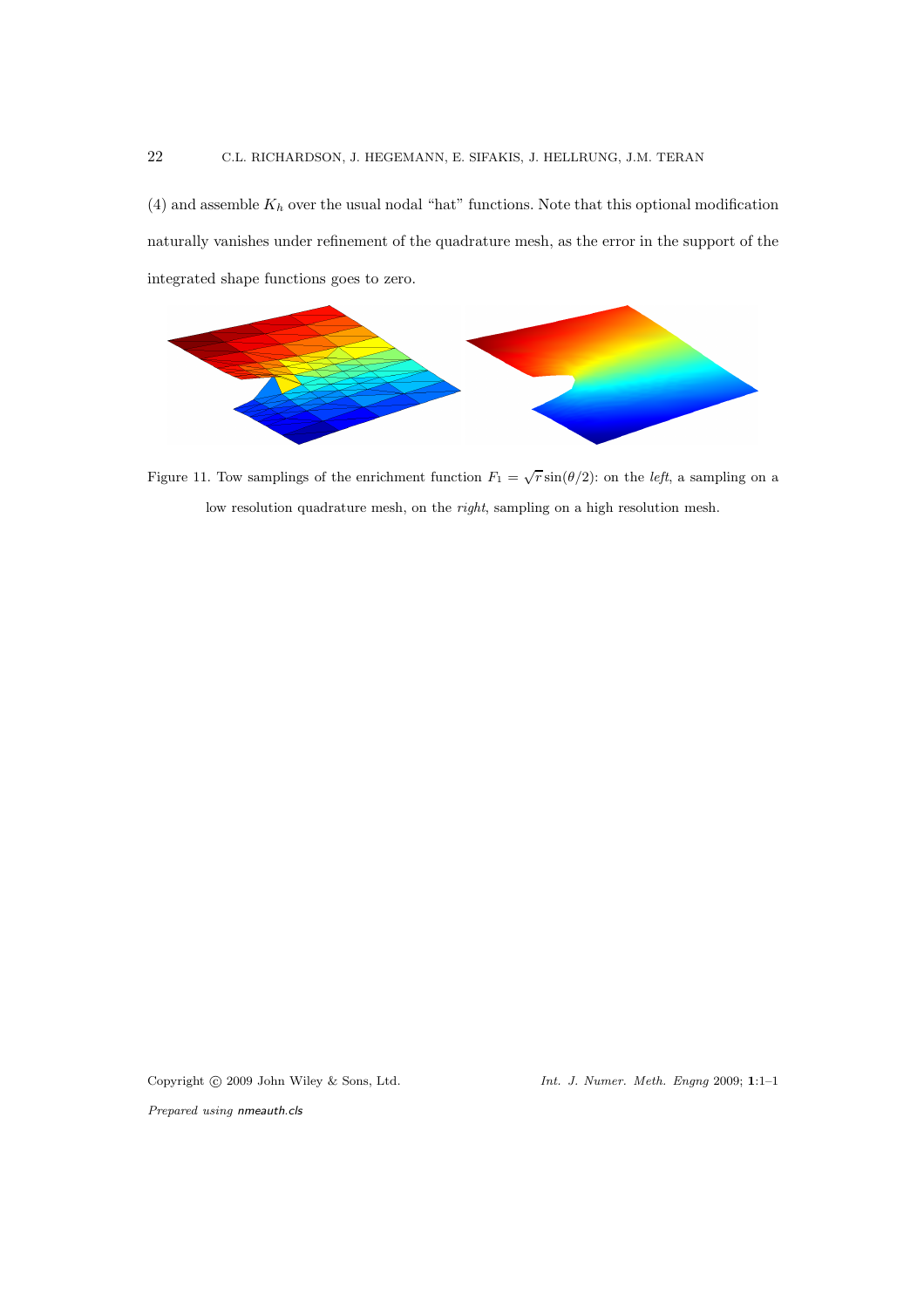#### 5. CRACK PROPAGATION

For a fixed state of the system, i.e., a given crack and an equilibrium displacement for that crack and boundary conditions, there are several different criteria used by engineers to determine the angle at which the crack will propagate. We follow [6] in using the maximum circumferential stress criterion to compute the propagation direction and then move the crack by a small fixed increment. We chose this approach so that the results of using our integration technique can be compared against the tests cases in [6]. This method is fairly standard and the details are found in the references, so we only sketch it here.

The criterion involves computing the stress intensity factors at the crack tip, and then calculating the angle of maximal stress by the relation:

$$
\theta_c = 2 \arctan\left(\frac{1}{4} \left[ \frac{K_{\rm I}}{K_{\rm II}} \pm \sqrt{\left(\frac{K_{\rm I}}{K_{\rm II}}\right)^2 + 8} \right] \right). \tag{10}
$$

To compute the stress intensity factors, we use the so called interaction J-integral, which is defined for two possible states of the system, whose variables we denote using superscript 1 and 2, by:

$$
I^{(1,2)} := \int_{\Gamma} \left( W^{(1,2)} \delta_{1j} - \left[ \sigma_{ij}^{(1)} \frac{\partial u_i^{(2)}}{\partial x_1} + \sigma_{ij}^{(2)} \frac{\partial u_i^{(1)}}{\partial x_1} \right] \right) n_j ds \tag{11}
$$

where

$$
W^{(1,2)} := \sigma_{ij}^{(1)} \epsilon_{ij}^{(2)}.
$$
\n(12)

Choosing the two states to be the current state and a pure Mode I state in the above gives  $K_I$ :

$$
K_{\rm I} = \frac{E^*}{2} I^{\text{(Curr, Mode I)}}, \qquad (13)
$$

Copyright  $\odot$  2009 John Wiley & Sons, Ltd. Int. J. Numer. Meth. Engng 2009; 1:1-1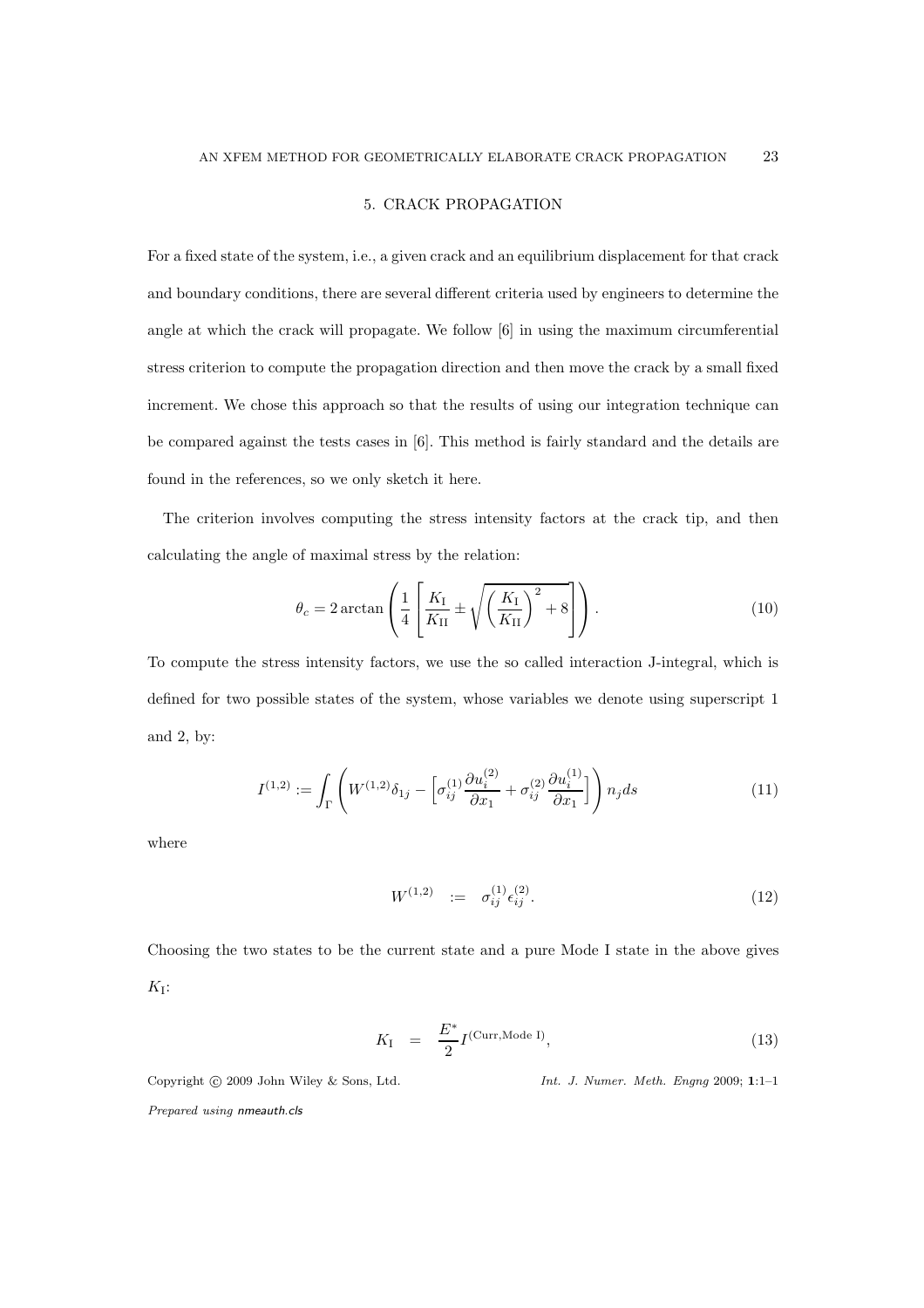where

$$
E^* = \begin{cases} \frac{E}{1 - \nu^2} & \text{plane strain} \\ E & \text{plane stress,} \end{cases}
$$
 (14)

and E is Young's modulus and  $\nu$  is Poisson's ratio.  $K_{II}$  is found similarly. As in [6], to actually compute these interaction integrals requires converting them into area intregrals via multiplication by a suitably smooth test function and applying integration by parts.

The resulting area integral is then computed on the embedded quadrature mesh described in Section 4. Having used finite elements to compute the displacement, the stresses and strains for the current state of the system are piecewise affine on the embedded mesh. We then interpolate the displacements, strains, and stresses for the pure Mode I and pure Mode II solutions used to compute (11) using functions in the space  $\mathcal{M}_h$ . The required integrations are then simple to compute, since all the quantities in (11) are piecewise affine. The only challenge is to choose an integration area that encompasses enough of the triangles of the simulation mesh to achieve accuracy, but not so large as to introduce more error brought on by the finite domain size. Our experiments show that integrating over the one-ring or two-ring of the simulation triangle that contains the crack tip provides good results (the results of Section 6 use a two-ring). Note that by one-ring of a triangle T we mean the set of all triangles that share a node with  $T$ , and by two-ring of a triangle  $T$  we mean the set of all triangles that are either in the one-ring of  $T$  or share a node with a triangle in the one-ring of  $T$ .

Copyright  $\odot$  2009 John Wiley & Sons, Ltd. Int. J. Numer. Meth. Engng 2009; 1:1-1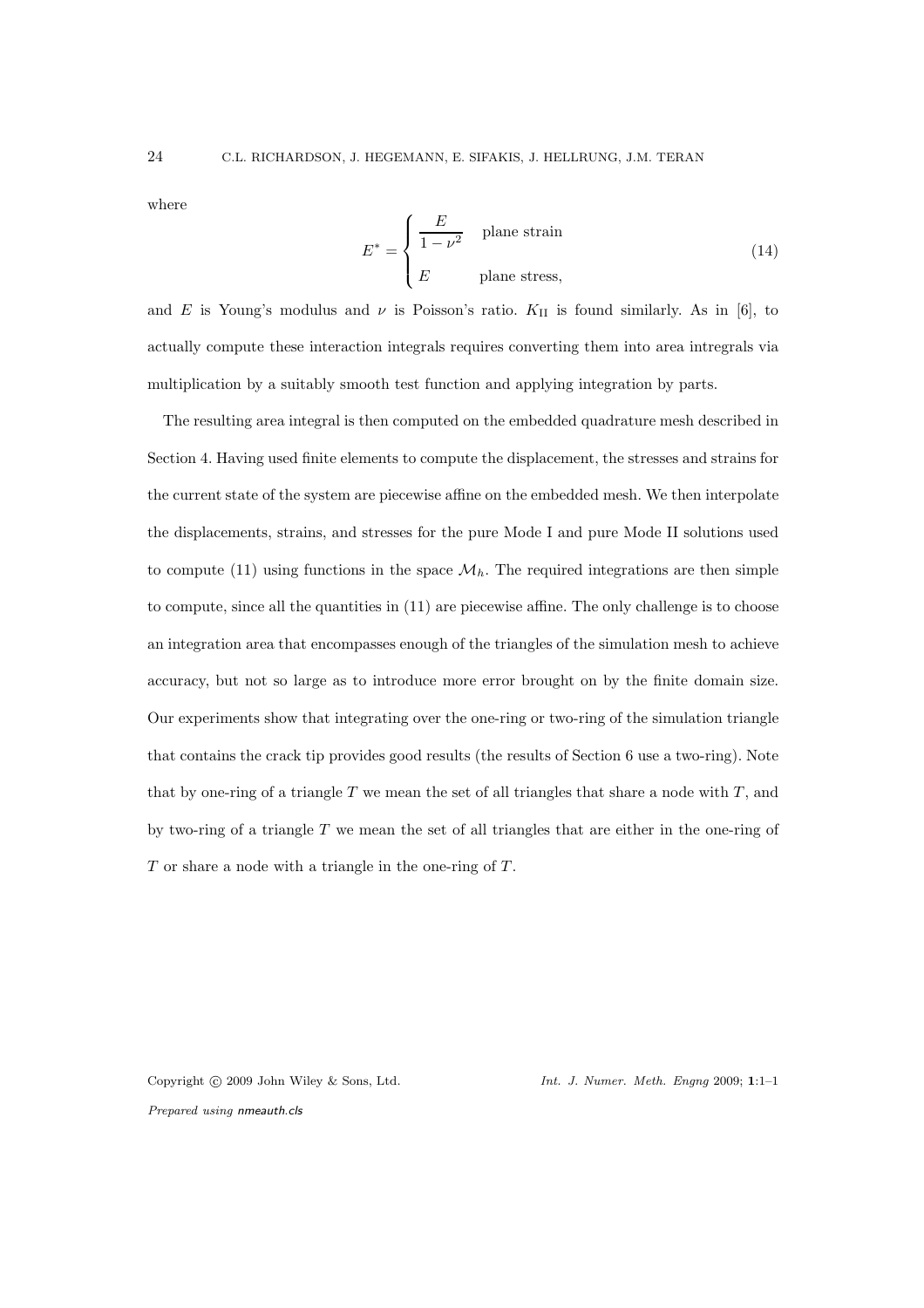## 6. NUMERICAL EXPERIMENTS

We tested our approach with some examples from the literature (see  $[6]$ ,  $[4]$ ). First, we chose these examples because the exact stress intensity factors (or good approximations) can be calculated analytically for comparision, and also we can compare our results to the literature.

## 6.1. Example 1: Straight Crack with Pure Mode I Displacement

The first example involves a straight center crack in a rectangular body with a constant traction applied to part of the boundary of the body, as diagrammed in Figure 12 (as in [6] we use  $L = 16$ ,  $W = 7$ ,  $a = 3.5$ ,  $\epsilon = 100$ [kpsi] and  $\nu = .3$ ).



Figure 12. The setup for the first numerical experiment.

In this case, the exact Mode I stress intensity factor is given by

$$
K_{\rm I}=C\sigma\sqrt{a\pi},
$$

where  $C$  is the finite geometry correction factor:

$$
C = 1.12 - 0.231 \left(\frac{a}{W}\right) + 10.55 \left(\frac{a}{W}\right)^2 - 21.72 \left(\frac{a}{W}\right)^3 + 30.39 \left(\frac{a}{W}\right)^4.
$$

Copyright  $\odot$  2009 John Wiley & Sons, Ltd. Int. J. Numer. Meth. Engng 2009; 1:1-1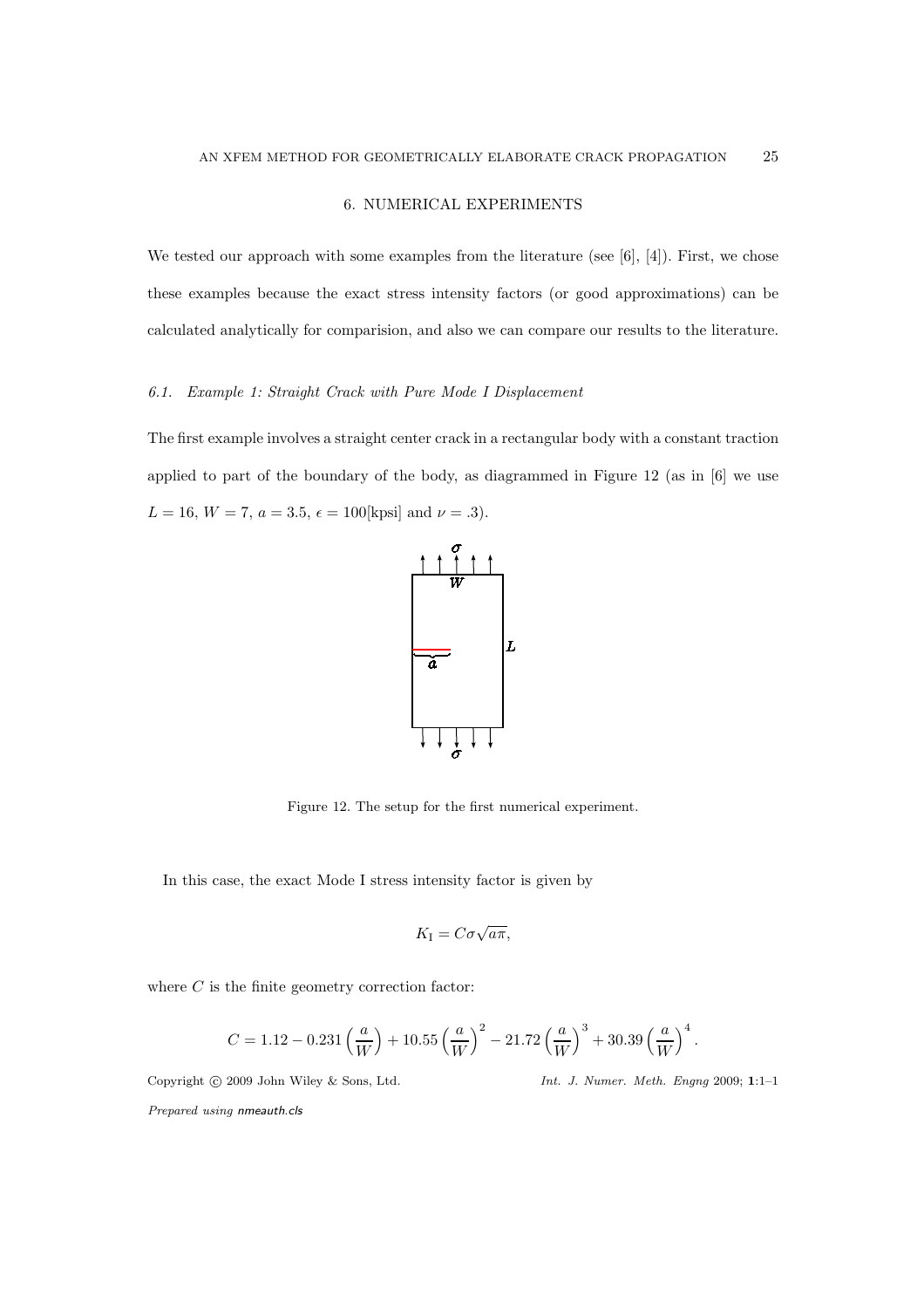We normalize  $K_I$  through an appropriate choice of  $\sigma$ , and compare our results over various combinations of granularity of the simulation mesh and refinement levels of the quadrature mesh. The results of this study are found in the table of Figure 13: each column represents a different resolution for the simulation mesh, and data is presented for different levels of regular refinement near the crack  $(0 - 5$  levels). Note that the computed intensity factors improve as the simulation mesh is refined, as expected, but also we are able to get good results for coarser simulation meshes by refining the quadrature mesh (of course up to a limit that is determined by the simulation resolution). Also, increasing the refinement levels of the quadrature mesh roughly matches the results for increases in resolution of the simulation mesh, and that accuracy is acheived at less cost since refining the quadrature mesh does not add new degrees of freedom to the system.

Copyright  $\odot$  2009 John Wiley & Sons, Ltd. Int. J. Numer. Meth. Engng 2009; 1:1-1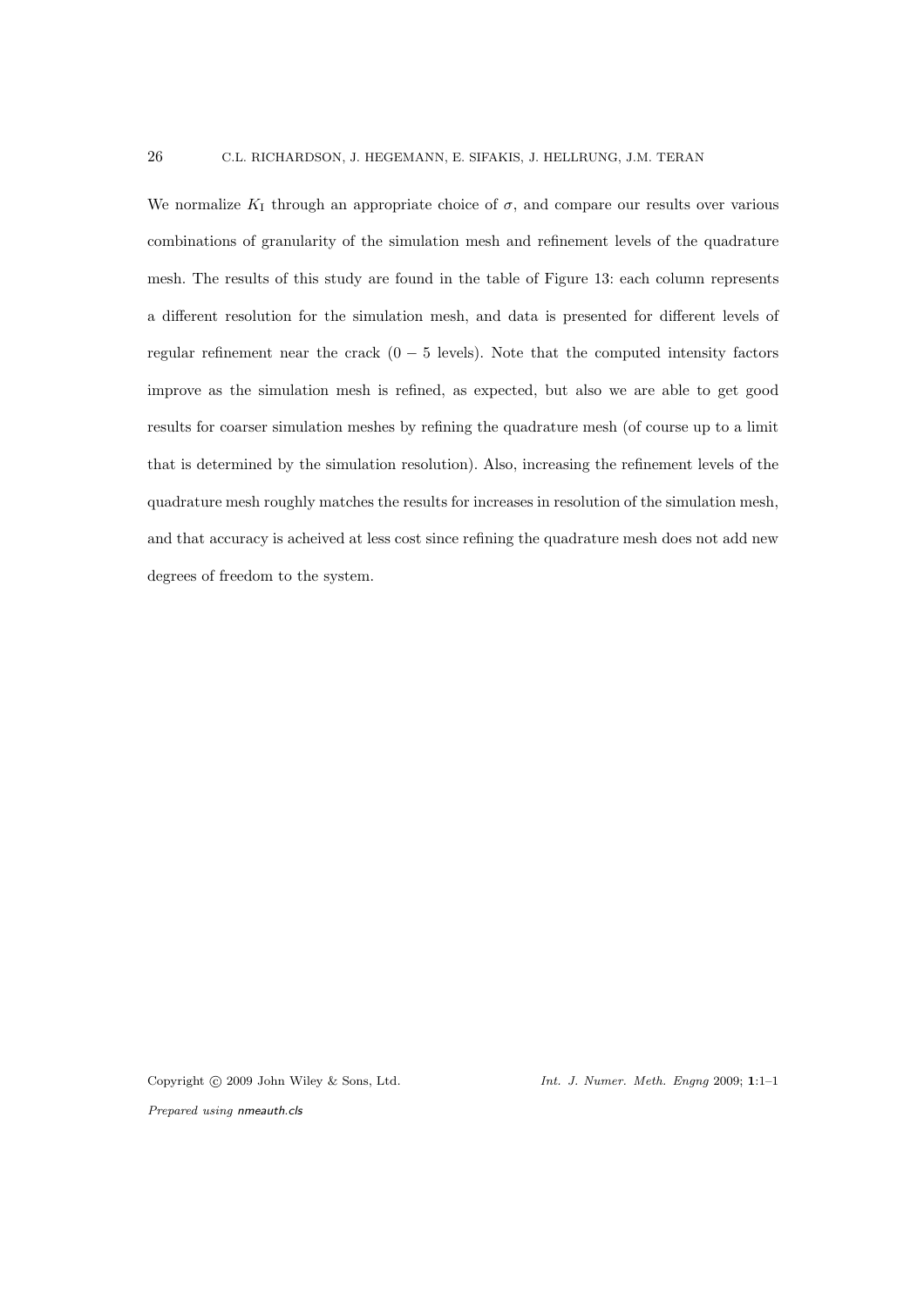| ΛJ             |            |            |            |            |            |
|----------------|------------|------------|------------|------------|------------|
| Levels         | 8x4        | 16x8       | 32x16      | 64x32      | 128x64     |
| $\theta$       | 1.54778000 | 1.11393000 | 1.00303000 | 1.01901000 | 0.98573100 |
| 1              | 0.89678100 | 0.91319400 | 0.97447200 | 1.01661000 | 0.98443400 |
| $\overline{2}$ | 0.82495400 | 0.91514000 | 0.95464700 | 1.00335000 | 0.97799900 |
| 3              | 0.84035000 | 0.90665100 | 0.96431200 | 0.98717700 | 0.96803500 |
| 4              | 0.83361600 | 0.91260700 | 0.95926000 | 0.98667700 | 0.96945600 |
| 5              | 0.84292500 | 0.90972400 | 0.96276500 | 0.98118700 | 0.96666500 |

 $\overline{L}$ 

 $K_{\text{II}}$ 

| Levels         | 8x4        | 16x8          | 32x16      | 64x32         | 128x64        |
|----------------|------------|---------------|------------|---------------|---------------|
| $\overline{0}$ | 0.18590300 | 0.09165160    | 0.10725100 | 0.05913580    | 0.01374570    |
| 1              | 0.04005210 | 0.03758170    | 0.03205980 | 0.00391652    | 0.00846525    |
| $\overline{2}$ | 0.02733560 | 0.01045710    | 0.00299528 | 0.00849926    | 0.00699155    |
| 3              | 0.01483750 | $-0.00186129$ | 0.00743422 | $-0.00470591$ | 0.00537171    |
| $\overline{4}$ | 0.00600684 | $-0.00094331$ | 0.00796979 | $-0.00481388$ | 0.00312401    |
| 5              | 0.01097960 | $-0.00105607$ | 0.00809645 | $-0.00851569$ | $-0.00154344$ |

Figure 13. Results for first numerical example; analytical result is  $K_I = 1$ ,  $K_{II} = 0$ . Note that increasing refinements in the quadrature mesh roughly match results for increasing resolution of the base mesh.

# 6.2. Example 2: Straight Crack with Constant Shear Displacement

The second example involved the same geometry as the first example, namely a straight edge crack, but we applied a zero displacement condition to one end and a constant shear (with Copyright  $\odot$  2009 John Wiley & Sons, Ltd.  $Int. J. Numer. Meth.$  Engng 2009; 1:1–1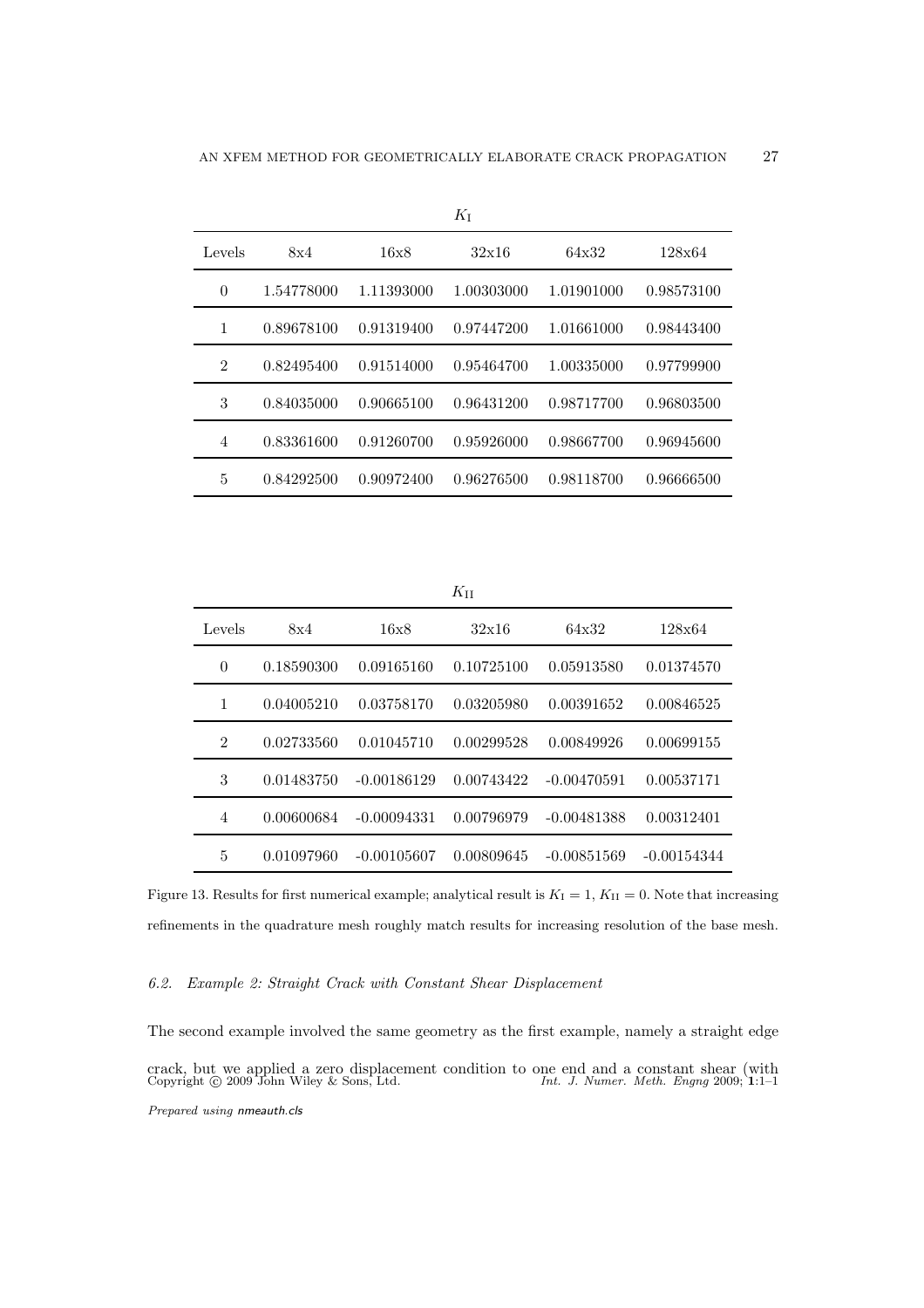respect to the crack frame) to the other end (see the diagram in Figure 14). In this case, the stress intensity factors are known (see [6]):  $K_{\rm I} = 34.0$  [psi $\sqrt{\text{in}}$ ] and  $K_{\rm II} = 4.55$  [psi $\sqrt{\text{in}}$ ]. Again, we compared our results when varying the refinement of both the simulation and quadrature meshes, with results summarized in the table of Figure 15.



Figure 14. The setup for the second numerical experiment.

Copyright © 2009 John Wiley & Sons, Ltd. Int. J. Numer. Meth. Engng 2009; 1:1-1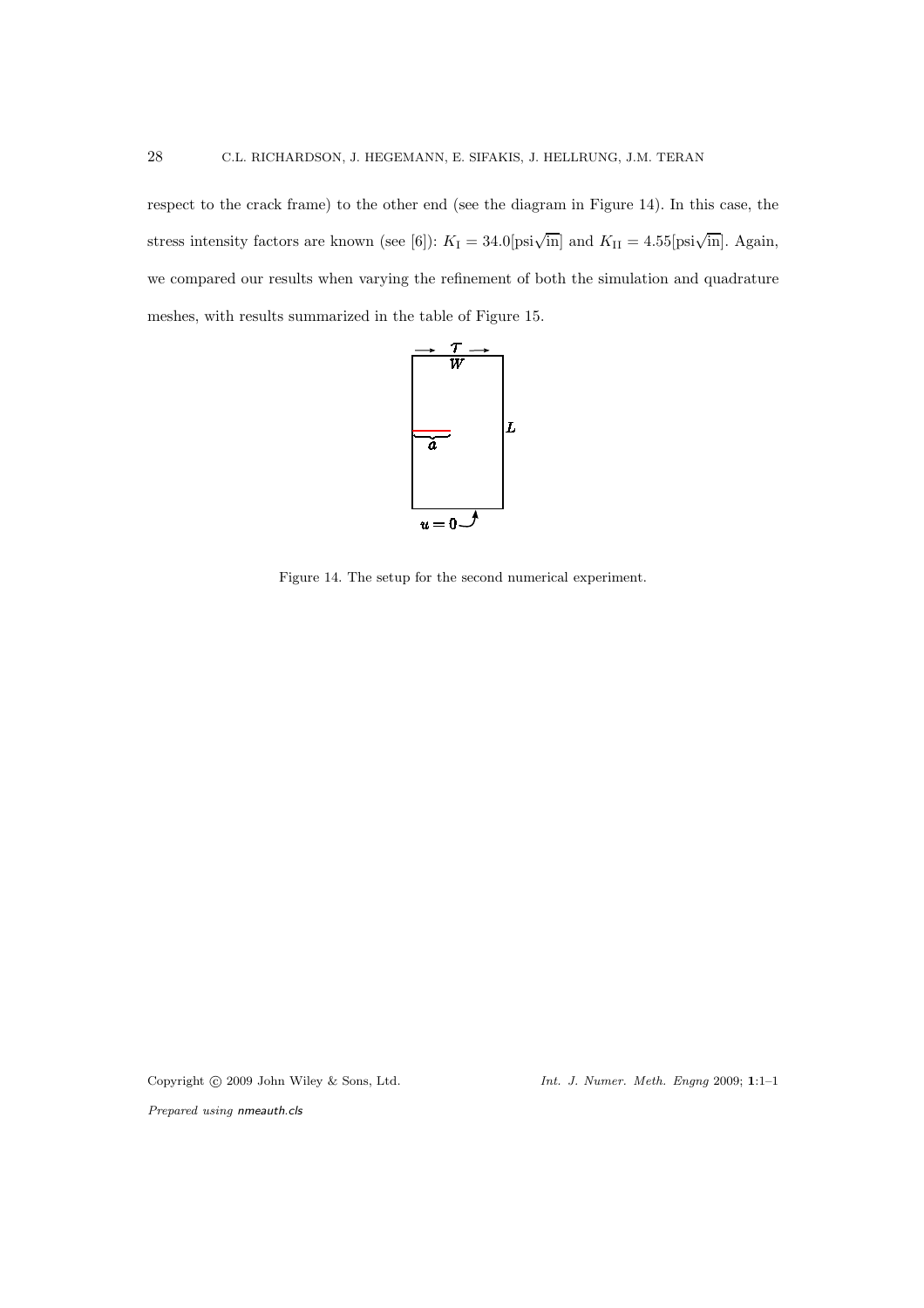|                |             | $K_{\rm I}$ |             |             |
|----------------|-------------|-------------|-------------|-------------|
| Levels         | 16x8        | 32x16       | 64x32       | 128x64      |
| $\theta$       | 65.41790000 | 53.60800000 | 45.35520000 | 40.20960000 |
| 1              | 34.11440000 | 35.16530000 | 35.01640000 | 34.56440000 |
| $\mathfrak{D}$ | 28.34310000 | 31.69620000 | 33.10160000 | 33.86180000 |
| 3              | 27.20410000 | 31.08820000 | 32.96800000 | 33.75550000 |
| 4              | 27.18120000 | 31.17290000 | 32.94070000 | 33.86550000 |
| 5              | 27.32760000 | 31.15840000 | 33.01980000 | 33.87260000 |

 $K_{\rm II}$ 

| Levels         | 16x8        | 32x16       | 64x32       | 128x64      |
|----------------|-------------|-------------|-------------|-------------|
| $\theta$       | 35.32480000 | 24.00590000 | 16.58030000 | 11.85800000 |
| 1              | 13.27730000 | 10.71430000 | 8.77887000  | 7.33766000  |
| $\overline{2}$ | 7.56987000  | 6.70199000  | 6.00861000  | 5.46512000  |
| 3              | 5.88499000  | 5.54668000  | 5.27518000  | 5.02933000  |
| 4              | 5.42942000  | 5.24631000  | 5.10806000  | 5.02421000  |
| 5              | 5.29152000  | 5.14862000  | 5.12151000  | 5.02322000  |

Figure 15. Results for second numerical example; analytical result is  $K_I = 34.0, K_{II} = 4.55$ . Note that most of the benefits of refinement of the quadrature mesh are realized after only two to three levels of refinement (infinite refinement would correspond to exact quadrature during assembly).

Copyright  $\odot$  2009 John Wiley & Sons, Ltd. Int. J. Numer. Meth. Engng 2009; 1:1-1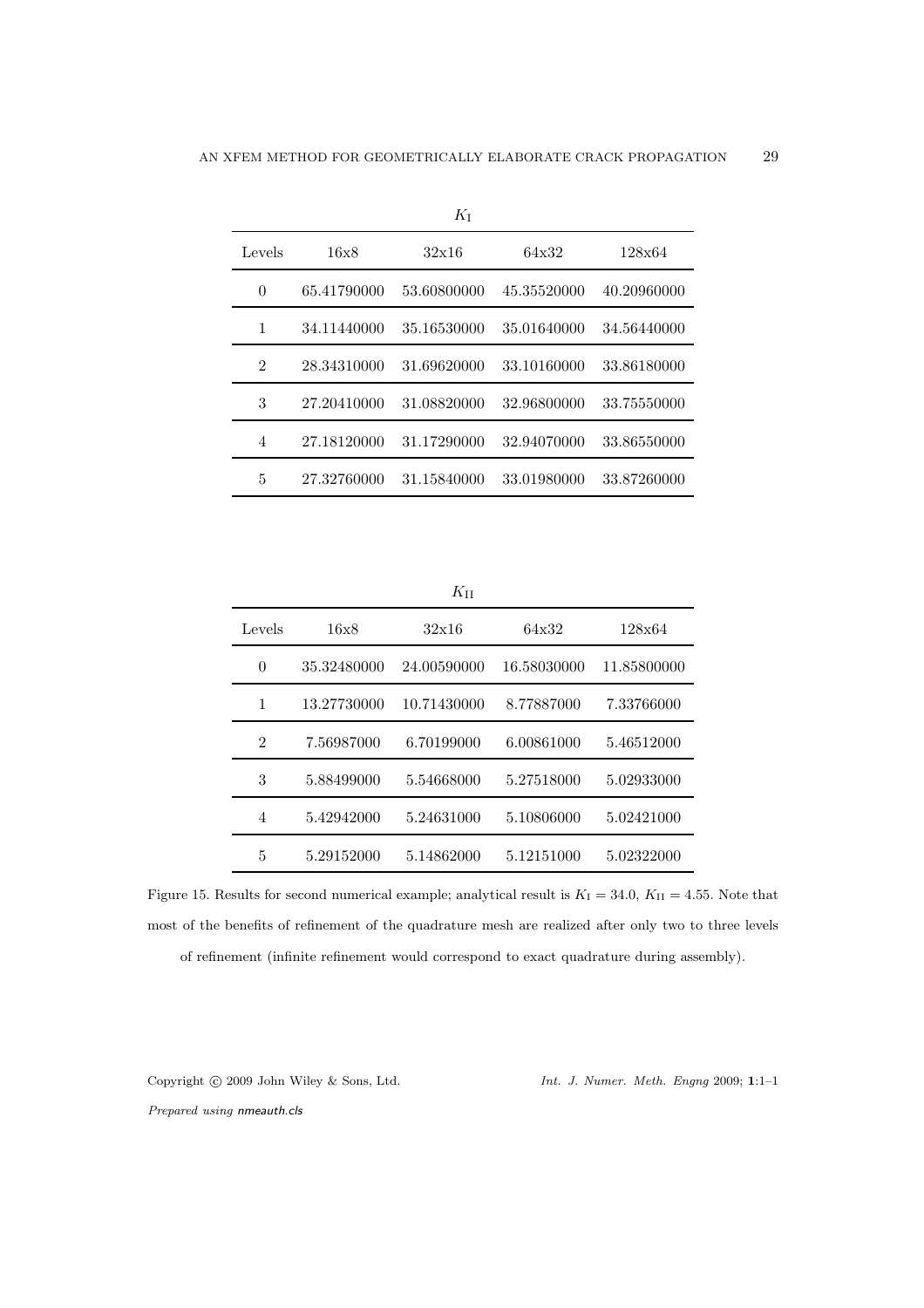#### 6.3. Angled Center Crack with Mixed Mode Displacement

Following the example in Section 4.3 of [6], we compute the stress intensity factors for a plate with an angled center crack and subjected to a far field constant traction, as pictured in Figure 16. The dimensions of the square plate are taken to be  $W = 10$ [in] and the crack length is set by  $a = .5$ [in]. Since the crack size is small compared to the dimensions of the plate, the stress intensity factors can be approximated by the intensity factors corresponding to the solution in the entire plane, which are given by



Figure 16. The setup for the angled center crack numerical experiment.

We computed the stress intensity factors as  $\beta$  ranges from 0 to  $\pi/2$  in increments of  $\pi/20$ . We used a simulation mesh with resolution of 64x64 elements, and varied the levels of refinement for the quadrature mesh. We illustrate in Figure 17 the results of a comparison between the "exact"  $K_I$  and  $K_{II}$  for the various values of  $\beta$  (plotted using blue squares and orange diamonds, respectively) and the computed values (yellow triangles for computed  $K_I$  and green triangles for Copyright © 2009 John Wiley & Sons, Ltd. Int. J. Numer. Meth. Engng 2009; 1:1-1 Prepared using nmeauth.cls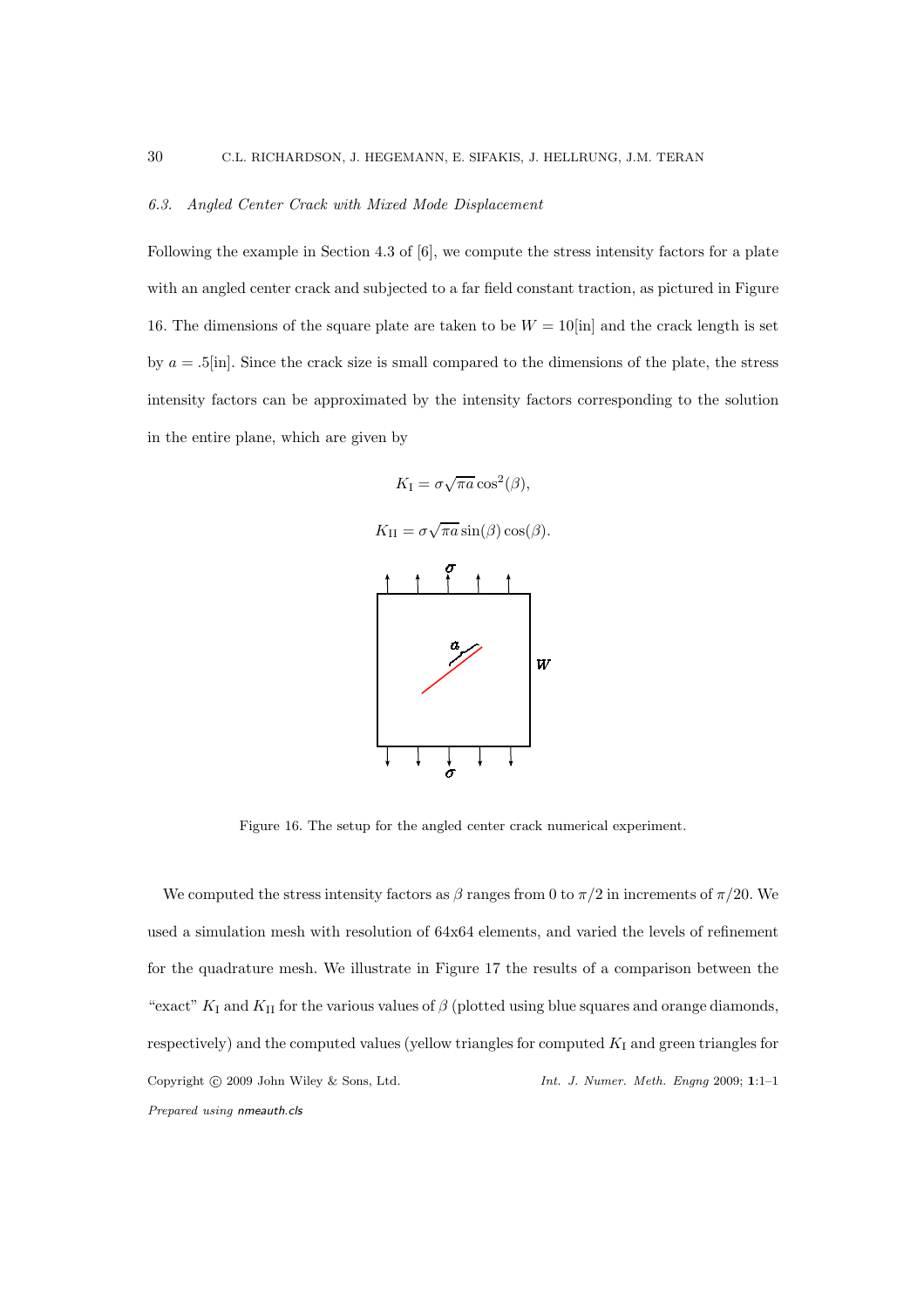$K_{\text{II}}$ ). On the left of the figure, we plot the results for one level of refinement in the quadrature mesh; on the right of the figure we plot the results for five levels of refinement. While one level of refinement gives decent agreement with the exact values, as we refine the quadrature mesh the agreement with the exact values becomes much stronger (and is comparable to the results of [6]).



Figure 17. Results for angled crack example: Exact  $K_I$  (blue square) and  $K_{II}$  (orange diamond) as compared to computed values (yellow and green triangles, respectively). The graph at left shows results for 1 level of refinement on quadrature mesh; the graph at right shows results for 5 levels.

#### 6.4. Propagation Examples

In Figures 18, 20, 21, and 22 we show results of using our method for simulating the propagation of cracks. In the first example, shown in Figure 18, we simulate a rectangular domain that has been initialized with a straight crack. We apply symmetric displacement boundary conditions Copyright  $\odot$  2009 John Wiley & Sons, Ltd. Int. J. Numer. Meth. Engng 2009; 1:1-1 Prepared using nmeauth.cls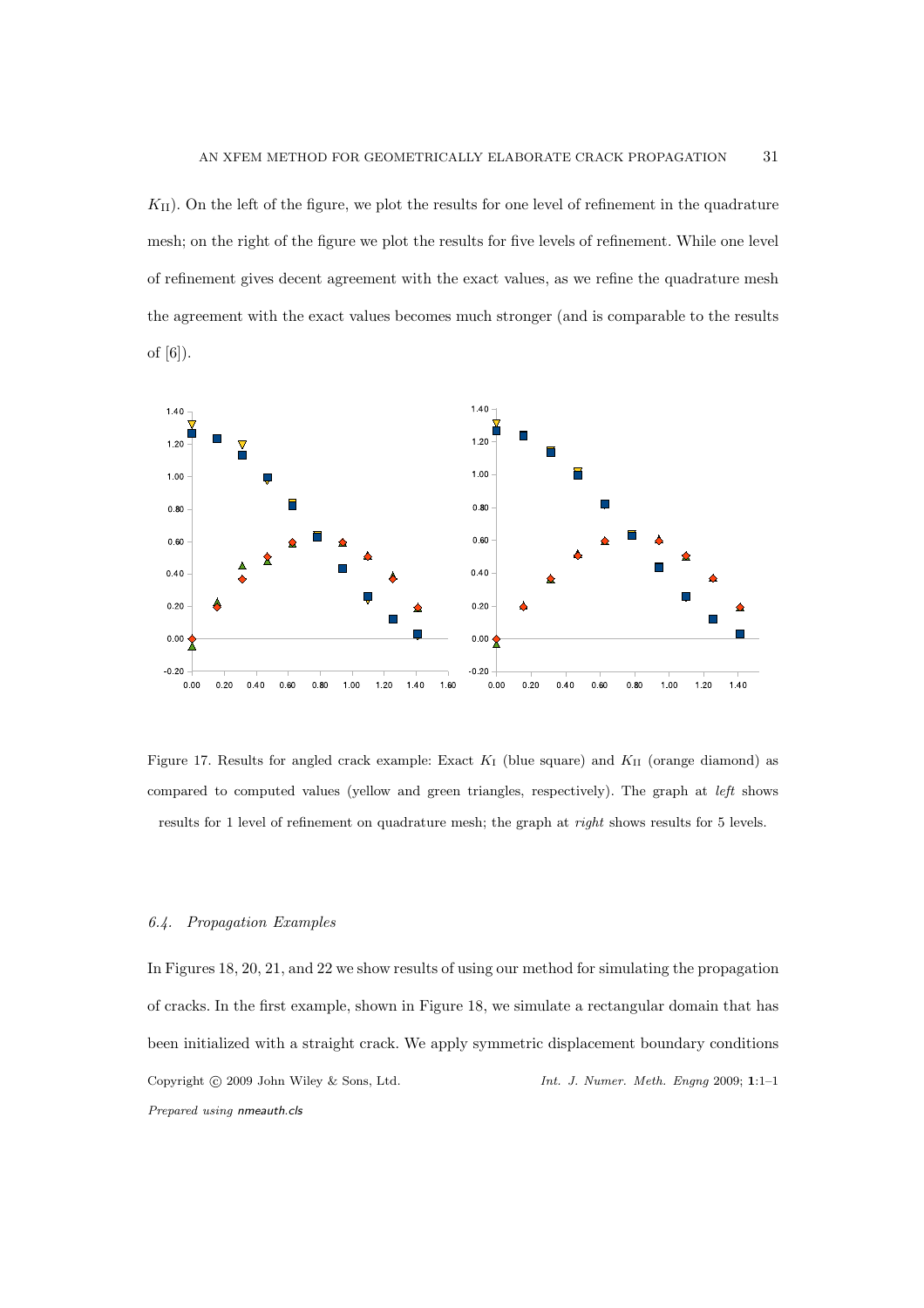to the right and left sides of the domain, and the result is a crack that moves straight, and in the end cuts the domain into two disconnected regions. The colors of the diagrams in Figure 18 represent the Frobenius norm of the stress, red denotes relatively large values and blue denotes small values (we also use this color convention for the remaining figures of this section).



Figure 18. Simulation of a rectangular domain with symmetric boundary displacements; from upper left: initial configuration, 5 timesteps, 10 timesteps, 15 timesteps.

Our next propagation example involves the quasistatic propagation of a crack in a beam, as pictured in the diagram of Figure 19. As in [4], we varied the initial perturbation angle  $\theta$ , using values 1.43, 2.86, and 5.71 (all degrees). The results of simulating the propagation for these three angles is presented in Figure 20, where we have plotted the position of the crack tip at each timestep using blue triangles for 1.43 degrees, orange squares for 2.86, and yellow Copyright  $\odot$  2009 John Wiley & Sons, Ltd. Int. J. Numer. Meth. Engng 2009; 1:1-1 Prepared using nmeauth.cls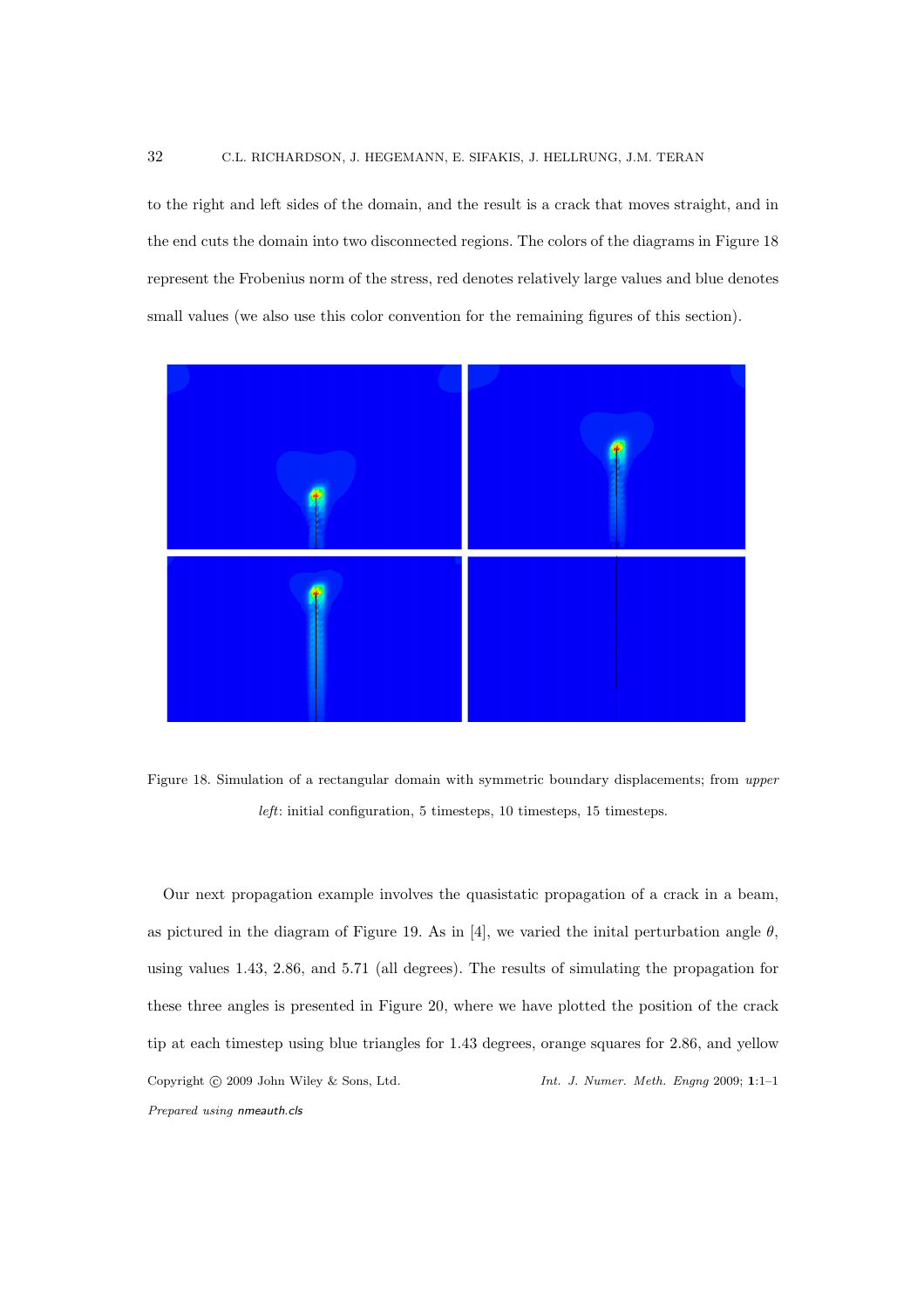

triangles for 5.71. Our results are in good agreement with the results in [4].

Figure 19. The setup used to show propagation beam for various values of the initial perturbation

angle  $\theta$ .



Figure 20. The results of cantilever beam propagation; the position of the crack tip at each timestep is plotted using blue triangles for  $\theta = 1.43$  degrees, orange squares for  $\theta = 2.86$ , and yellow triangles for  $\theta = 5.71$ .

In Figure 21, we illustrate a more complicated scenario. Our initial setup, pictured in the upper left corner of the figure, is a square that has two holes of the same (small) radius. The holes of the domain are created by employing the cutting algorithm described in Section 3.2, Copyright  $\odot$  2009 John Wiley & Sons, Ltd. Int. J. Numer. Meth. Engng 2009; 1:1-1 Prepared using nmeauth.cls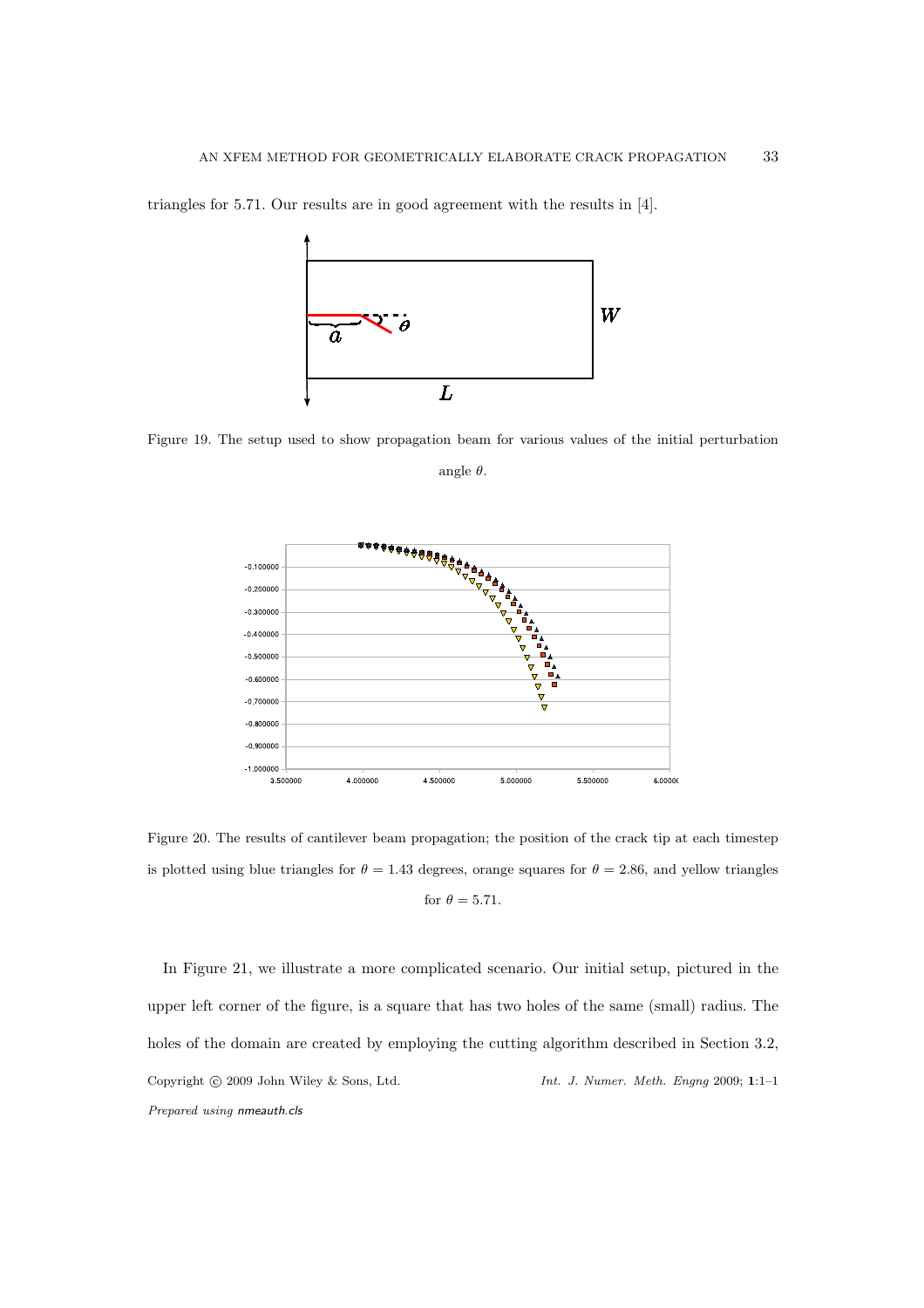and we remove the duplicated triangles that are associated with the holes. The simulation is initialized with two cracks, one emerging from each hole, at the same angle with respect to the horizontal, so that the resulting geometry is symmetric (see the zoom-in on the holes showing the cracks, at upper right). We subject this domain to constant traction at the right and left side of the domain. The bottom row of the figure shows the results of the crack simultation after twenty timesteps (note that for clarity we removed the disconnected material region in between the two cracks at the final timestep).

In Figure 22 we further complicate the geometry of the domain and cracks. As in the previous example, we constructed a domain with more complicated geometry by cutting a rectangular domain with the cutting algorithm, as described in Section 3.2 (this new domain is the reference configuration of our material body). Then, we create initial cracks in the domain that have junctions, in order to illustrate the geometric flexibility of our algorithm. Note that, in this case, some of the elements will be duplicated into more than two copies, since the cracks will cut triangles near the junction into three materially distinct elements. We subject this new domain to a dirichlet condition at the left and right ends, and also we apply traction conditions to five other parts of the boundary (in the diagram they can be seen by the higher stresses that they produce). We then simulated the progagation of the cracks over twenty timesteps. Note that as the cracks evolve they can join with other cracks, which we accomplish by procedurally merging cracks whose paths intersect.

Prepared using nmeauth.cls

Copyright  $\odot$  2009 John Wiley & Sons, Ltd. Int. J. Numer. Meth. Engng 2009; 1:1-1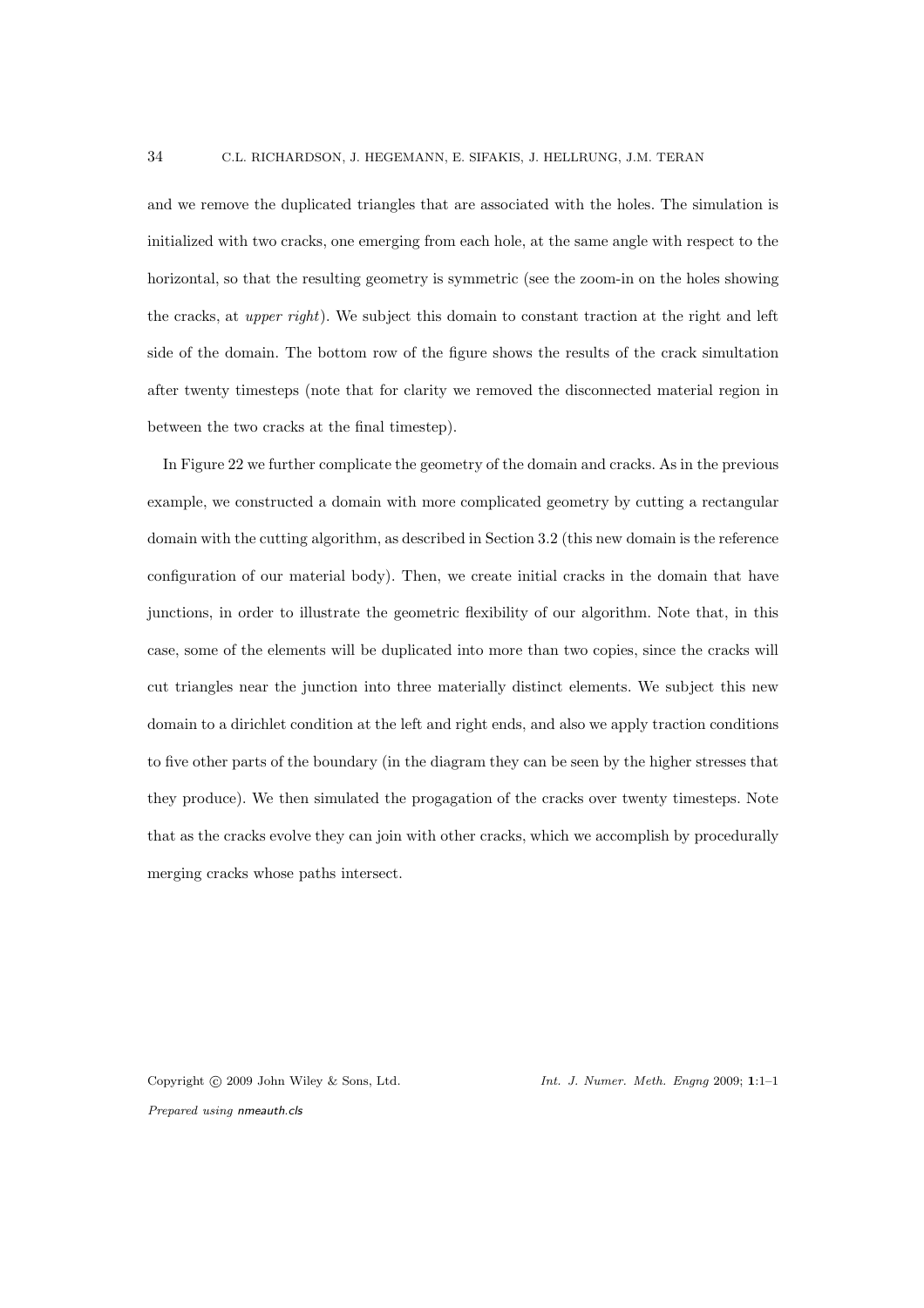

Figure 21. Cracks propagating in a domain with holes; top row: initial configuration on left and a zoom into the holes on right; bottom row: analagous diagrams for result after 20 timesteps.

Copyright © 2009 John Wiley & Sons, Ltd. Int. J. Numer. Meth. Engng 2009; 1:1-1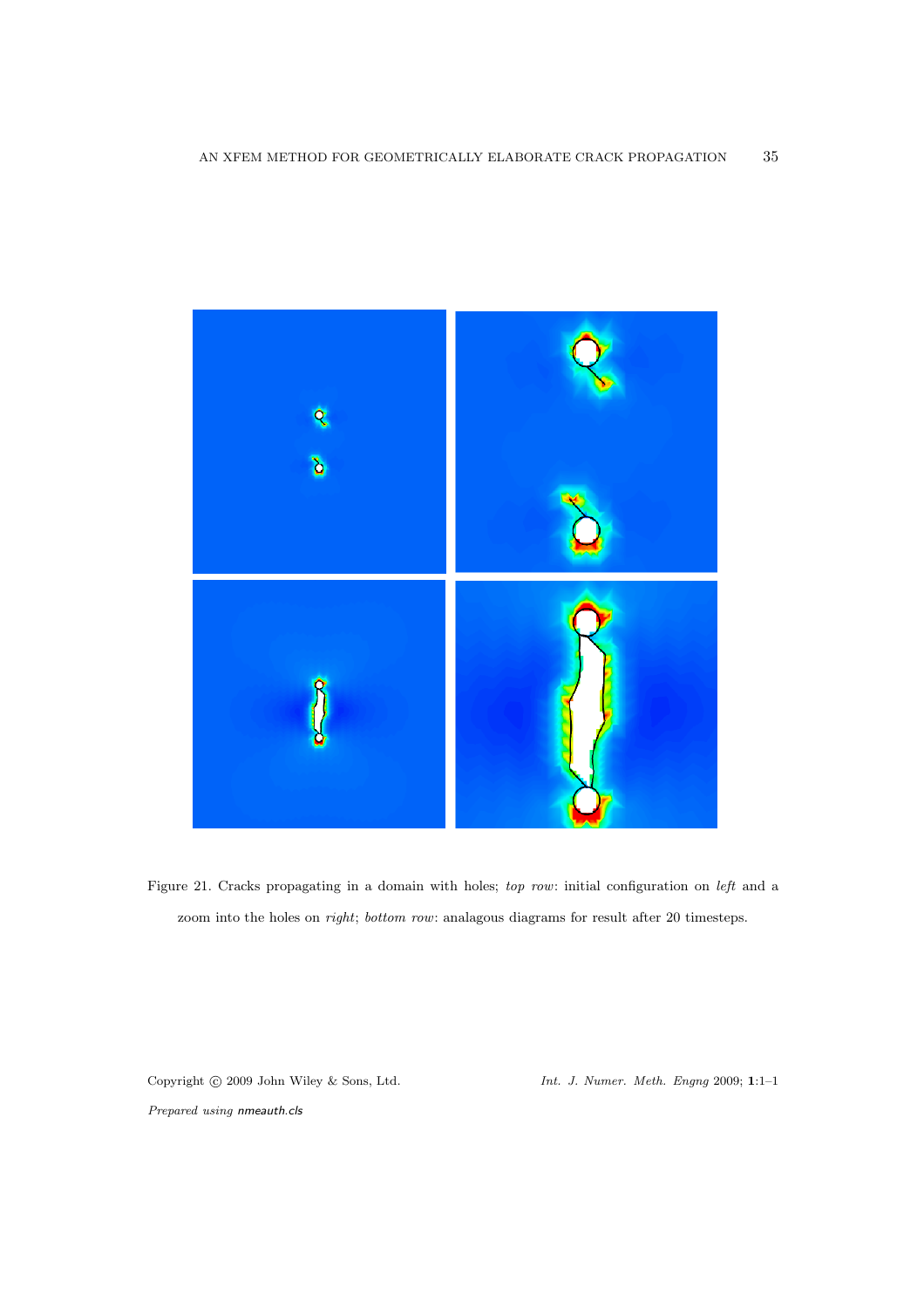

Figure 22. Simulation with complex geometry; from upper left: initial configuration, 5 timesteps, 15 timesteps, 25 timesteps.

Prepared using nmeauth.cls

Copyright © 2009 John Wiley & Sons, Ltd. Int. J. Numer. Meth. Engng 2009; 1:1-1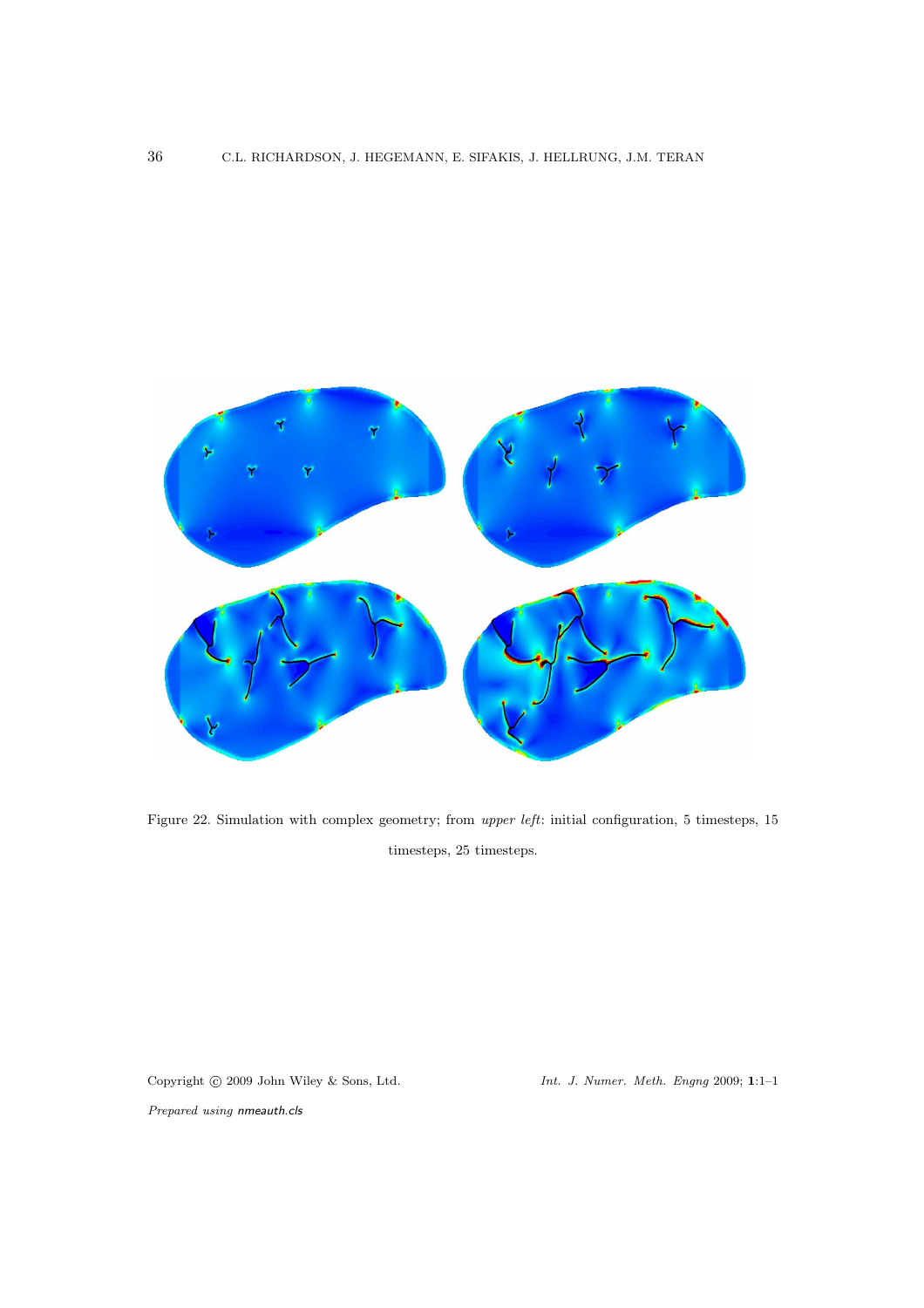# 7. CONCLUDING REMARKS

We presented an XFEM-based method for the simulation of crack propagation. This method uses virtual nodes generated by the cutting algorithm of Sifakis, et.al., [49] to create the extra degrees of freedom that allow the crack to open, in a way that is general and flexible. Our technique gives accurate stress intensity factors, which we use to propagate the crack. Our our discretization and simulation approach can accomodate complex crack and domain geometry. We illustrated the accuracy of our method by comparison with results from the literature, and showed the geometric flexibity with propagation examples in complicated domains.

## ACKNOWLEDGEMENTS

This work was partially supported by UC Lab Fees Research Grant 09-LR-04-116741-BERA and Office of Naval Research grant N000140310071. CR was partially supported by the National Science Foundation under grant No. DMS-0714945.

Copyright  $\odot$  2009 John Wiley & Sons, Ltd. Int. J. Numer. Meth. Engng 2009; 1:1-1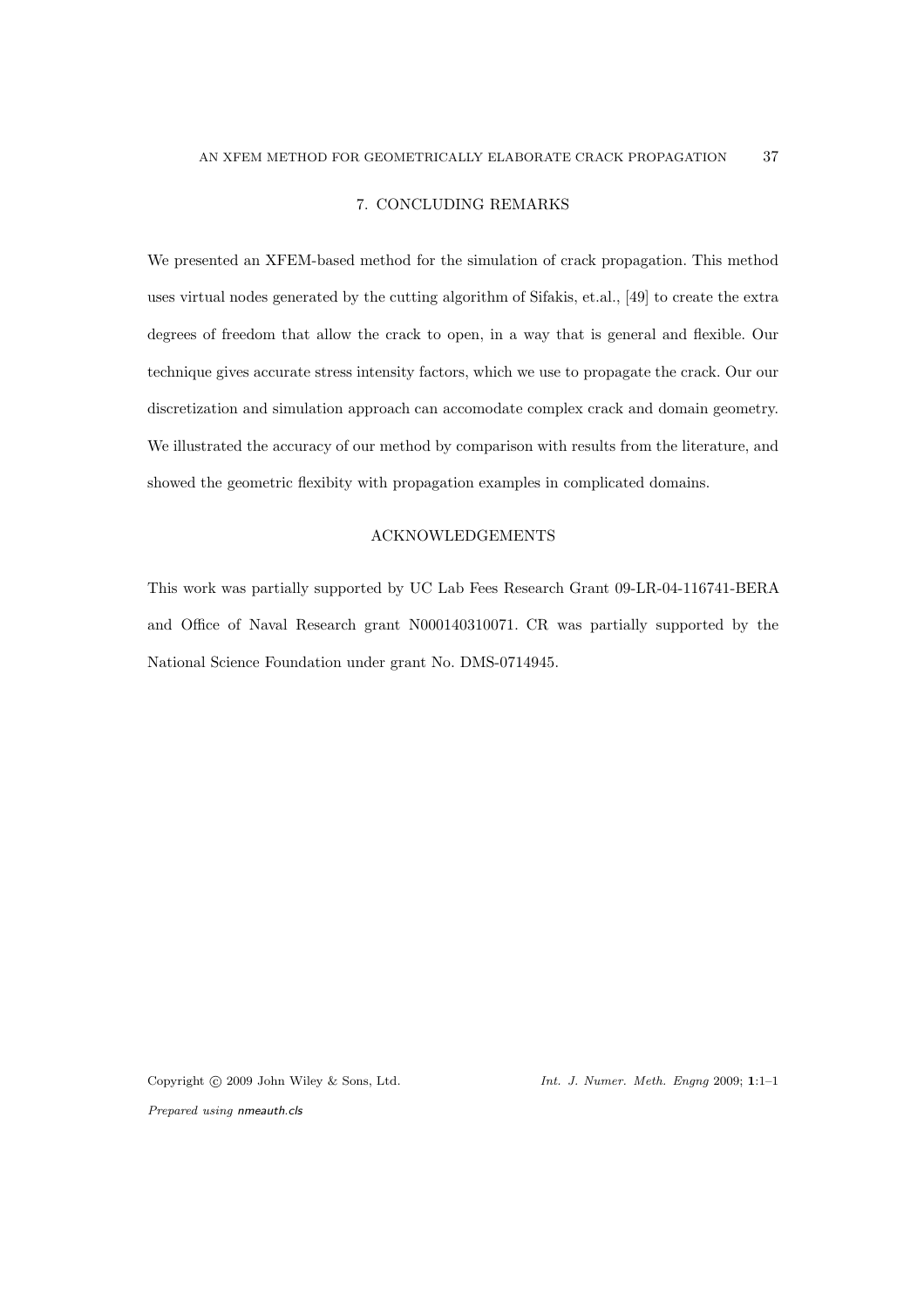#### REFERENCES

- 1. Belytschko T, Gracie R, Ventura G. A review of extended/generalized finite element methods for material modeling. Modelling and Simulation in Materials Science and Engineering 2009; 17(4):043 001.
- 2. Karihaloo BL, Xiao QZ. Modelling of stationary and growing cracks in fe framework without remeshing: a state-of-the-art review. Computers and Structures 2003;  $81(3):119 - 129$ .
- 3. Abdelaziz Y, Hamouine A. A survey of the extended finite element. Computers and Structures 2008;  $86(11-12):1141 - 1151.$
- 4. Belytschko T, Black T. Elastic crack growth in finite elements with minimal remeshing. International Journal for Numerical Methods in Engineering 1999; 45:601–620.
- 5. Melenk JM, Babuška I. The partition of unity finite element method: Basic theory and applications. Computer Methods in Applied Mechanics and Engineering 1996;  $139(1-4):289 - 314$ .
- 6. Moes N, Dolbow J, Belytschko T. A finite element method for crack growth without remeshing. International Journal for Numerical Methods in Engineering 1999; 46(1):131–150.
- 7. Sukumar N, Mos N, Moran B, Belytschko T. Extended finite element method for three-dimensional crack modelling. International Journal for Numerical Methods in Engineering 2000; 48:1549–1570.
- 8. Areias P, Belytschko T. Analysis of three-dimensional crack initiation and propagation using the extended finite element method. International Journal for Numerical Methods in Engineering 2005; 63:760–788.
- 9. Moes N, Belytschko T. Extended finite element method for cohesive crack growth. Engineering Fracture Mechanics 2002; 69(7):813–833.
- 10. Zi G, Belytschko T. New crack-tip elements for xfem and applications to cohesive cracks. International Journal for Numerical Methods in Engineering 2003; 57(15):2221–2240.
- 11. de Borst R, Gutirrez M, Wells G, Remmers J, Askes H. Cohesive-zone models, higher-order continuum theories and reliability methods for computational failure analysis. International Journal for Numerical Methods in Engineering 2004; 60:289–315.
- 12. de Borst R, Remmers JJ, Needleman A. Mesh-independent discrete numerical representations of cohesivezone models. Engineering Fracture Mechanics 2006;  $73(2):160 - 177$ .
- 13. Mariani S, Perego U. Extended finite element method for quasi-brittle fracture. International Journal for Numerical Methods in Engineering 2003; 58:103–126.
- 14. Asferg J, Poulsen P, Nielsen L. A consistent partly cracked xfem element for cohesive crack growth. International Journal for Numerical Methods in Engineering 2007; 72:464–485.

Copyright  $\odot$  2009 John Wiley & Sons, Ltd. Int. J. Numer. Meth. Engng 2009; 1:1-1 Prepared using nmeauth.cls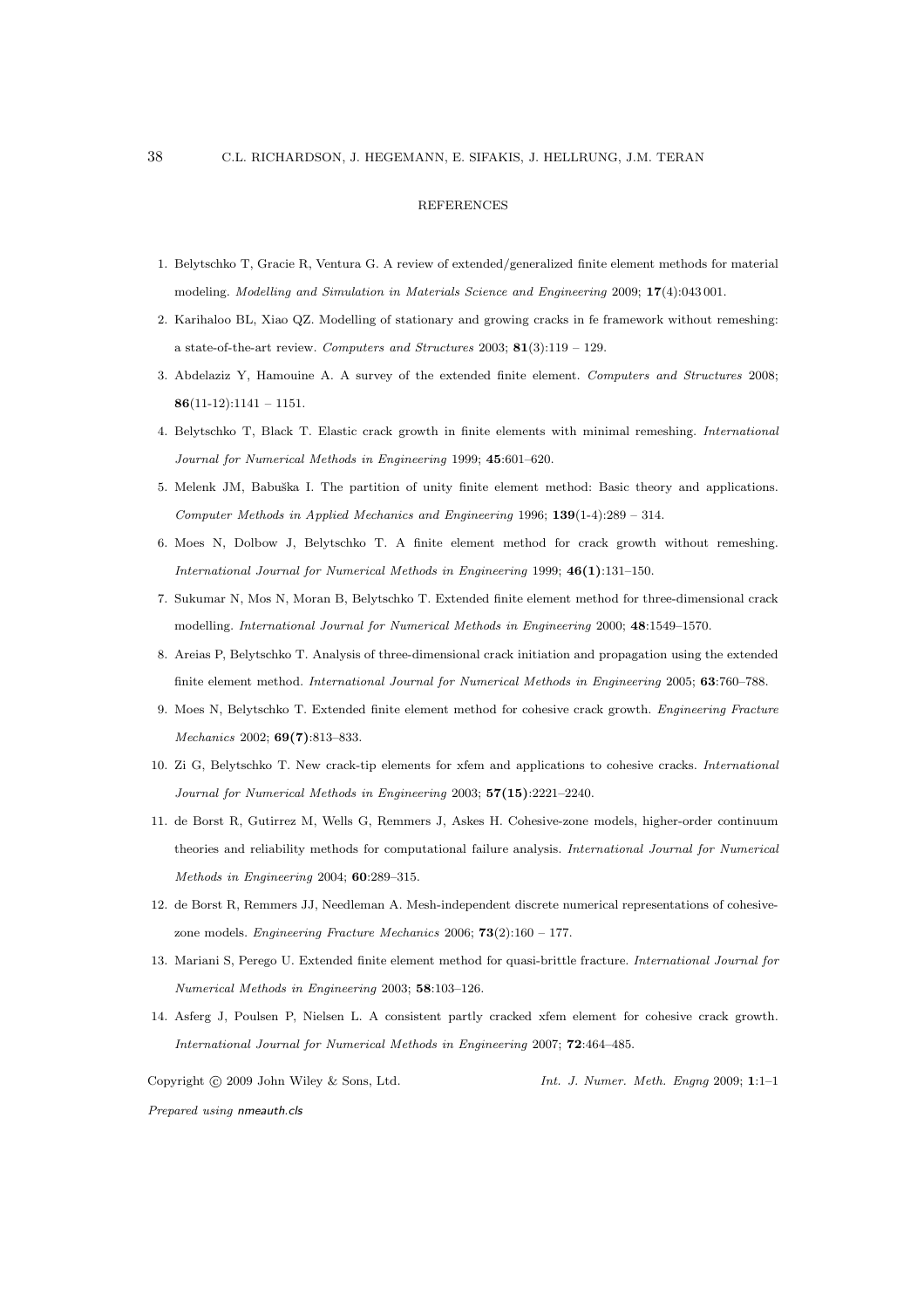- 15. Belytschko T, Chen H. Singular enrichment finite element method for elastodynamic crack propagation. International Journal of Computational Methods, 1(1): 1-15 2004; 1(1):1–15.
- 16. Huynh D, Belytschko T. The extended finite element method for fracture in composite materials. International Journal for Numerical Methods in Engineering 2009; 77(2):214–239.
- 17. Osher S, Sethian JA. Fronts propagating with curvature-dependent speed: Algorithms based on hamiltonjacobi formulations. Journal of Computational Physics 1988;  $79(1):12 - 49$ .
- 18. Osher S, Fedkiw R. Level Set Methods and Dynamic Implicit Surfaces. Springer, 2003.
- 19. Belytschko T, Moes N, Usui S, Parimi C. Arbitrary discontinuities in finite elements. International Journal for Numerical Methods in Engineering 2001; 50(4):993–1013.
- 20. Moes N, Gravouil A, Belytschko T. Non-planar 3d crack growth by the extended finite element and level sets part i: Mechanical model. International Journal for Numerical Methods in Engineering 2002; 53(11):2549–2568.
- 21. Gravouil A, Moes N, Belytschko T. Non-planar 3d crack growth by the extended finite element and level sets part ii: Level set update. International Journal for Numerical Methods in Engineering 2002; 53(11):2569–2586.
- 22. Duflot M. A study of the representation of cracks with level sets. International Journal for Numerical Methods in Engineering 2007; 70(11):1261–1302.
- 23. Prabel B, Combescure A, Gravouil A, Marie S. Level set x-fem non-matching meshes: application to dynamic crack propagation in elastic-plastic media. International Journal for Numerical Methods in Engineering 2007; 69(8):1553–1569.
- 24. Sukumar N, Chopp DL, Mos N, Belytschko T. Modeling holes and inclusions by level sets in the extended finite-element method. Computer Methods in Applied Mechanics and Engineering 2001; 190(46-47):6183 – 6200.
- 25. Sukumar N, Chopp D, Bechet E, Moes N. Three-dimensional non-planar crack growth by a coupled extended finite element and fast marching method. International Journal for Numerical Methods in Engineering 2008; 76(5):727–748.
- 26. Bordas S, Duflot M, Le P. A simple error estimator for extended finite elements. Communications in Numerical Methods in Engineering 2008; 24(11):961–971.
- 27. Chahine E, Laborde P, Renard Y. Crack tip enrichment in the xfem using a cutoff function. International Journal for Numerical Methods in Engineering 2008; 75(6):626–646.
- 28. Chahine E, Laborde P, Renard Y. A quasi-optimal convergence result for fracture mechanics with xfem.

Copyright  $\odot$  2009 John Wiley & Sons, Ltd. Int. J. Numer. Meth. Engng 2009; 1:1-1 Prepared using nmeauth.cls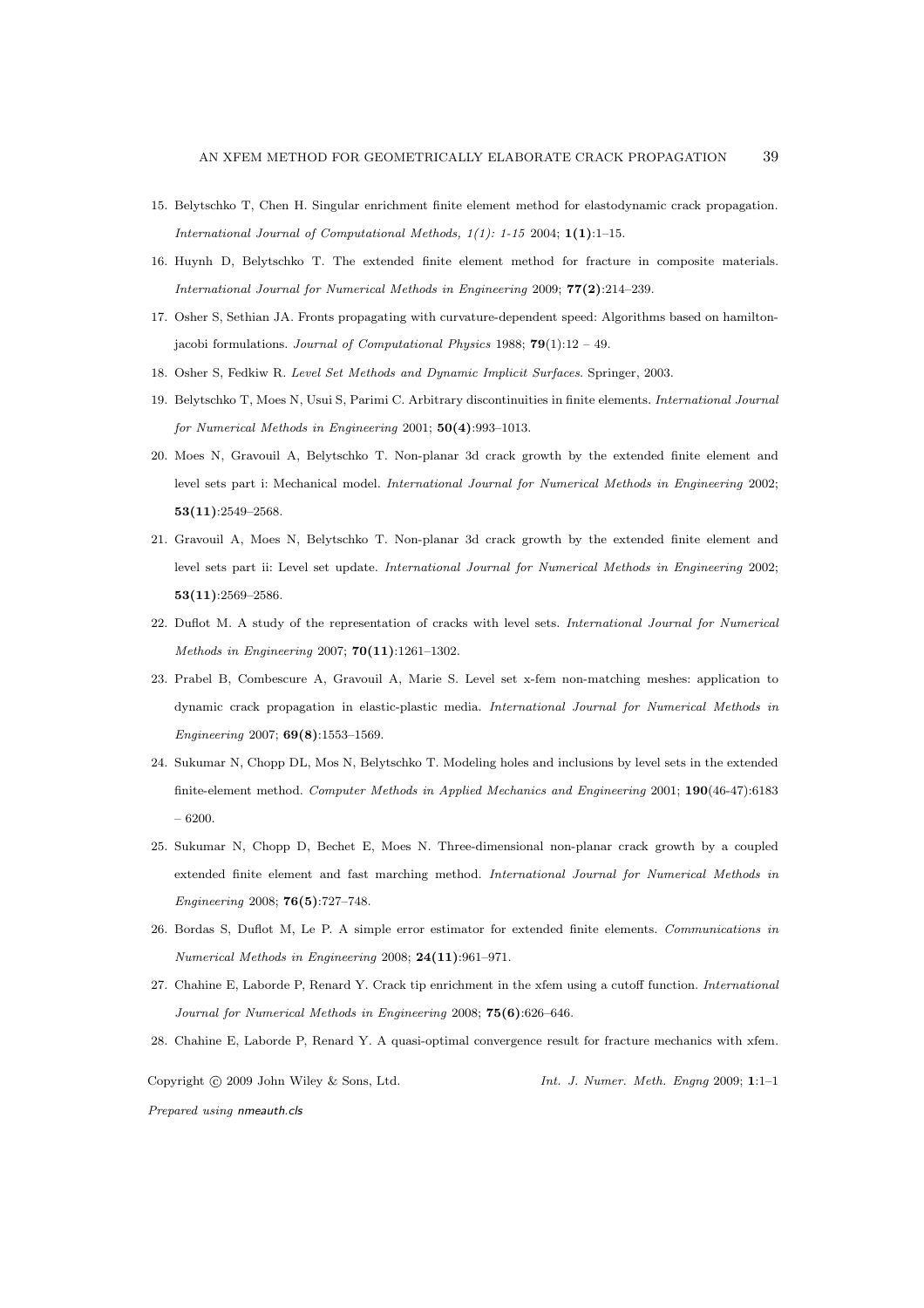Comptes Rendus Mathematique 2006;  $342(7):527 - 532$ .

- 29. Lew A, Shen Y. Crack tip enrichment in the xfem using a cutoff function. International Journal for Numerical Methods in Engineering 2009; .
- 30. Daux C, Moes N, Dolbow J, Sukumar N, Belytschko T. Arbitrary branched and intersecting cracks with the extended finite element method. International Journal for Numerical Methods in Engineering 2000; 48:1741–1760.
- 31. Stazi F, Budyn E, Chessa J, Belytschko T. An extended finite element method with higher-order elements for curved cracks. Computational Mechanics 2003; 31:38–48.
- 32. Bchet E, Minnebo H, Mos N, Burgardt B. Improved implementation and robustness study of the x-fem for stress analysis around cracks. International Journal for Numerical Methods in Engineering 2005; 64(8):1033–1056.
- 33. Laborde P, Pommier J, Renard Y, Salaun M. High order extended finite element method for cracked domains. International Journal for Numerical Methods in Engineering 2005; 64:354–381.
- 34. Strouboulis T, Babuška I, Copps K. The design and analysis of the generalized finite element method. Computer Methods in Applied Mechanics and Engineering 2000; 181:43–69.
- 35. Ventura G, Gracie R, Belytschko T. Fast integration and weight function blending in the extended finite element method. International Journal for Numerical Methods in Engineering 2009; 77(1):1–29.
- 36. Park K, Pereira J, Duarte C, Paulino G. Integration of singular enrichment functions in the generalized/extended finite element method for three-dimensional problems. International Journal for Numerical Methods in Engineering 2009; 78(10):1220–1257.
- 37. Ventura G. On the elimination of quadrature subcells for discontinuous functions in the extended finiteelement method. International Journal for Numerical Methods in Engineering 2006; 66:761–795.
- 38. Holdych D, Noble D, Secor R. Quadrature rules for triangular and tetrahedral elements with generalized functions. International Journal for Numerical Methods in Engineering 2008; 73(9):1310–1327.
- 39. Benvenuti E, Tralli A, Ventura G. A regularized xfem model for the transition from continuous to discontinuous displacements. International Journal for Numerical Methods in Engineering 2008; 74(6):911–944.
- 40. Budyn E, Zi G, Moes N, Belytschko T. A method for multiple crack growth in brittle materials without remeshing. International Journal for Numerical Methods in Engineering 2004; 61:1741–1770.
- 41. Zi G, Song J, Budyn E, Lee S, Belytschko T. A method for growing multiple cracks without remeshing and its application to fatigue crack growth. Modelling Simul. Mater. Sci. Eng. 2004; 12:901–915.

Copyright © 2009 John Wiley & Sons, Ltd. Int. J. Numer. Meth. Engng 2009; 1:1–1 Prepared using nmeauth.cls